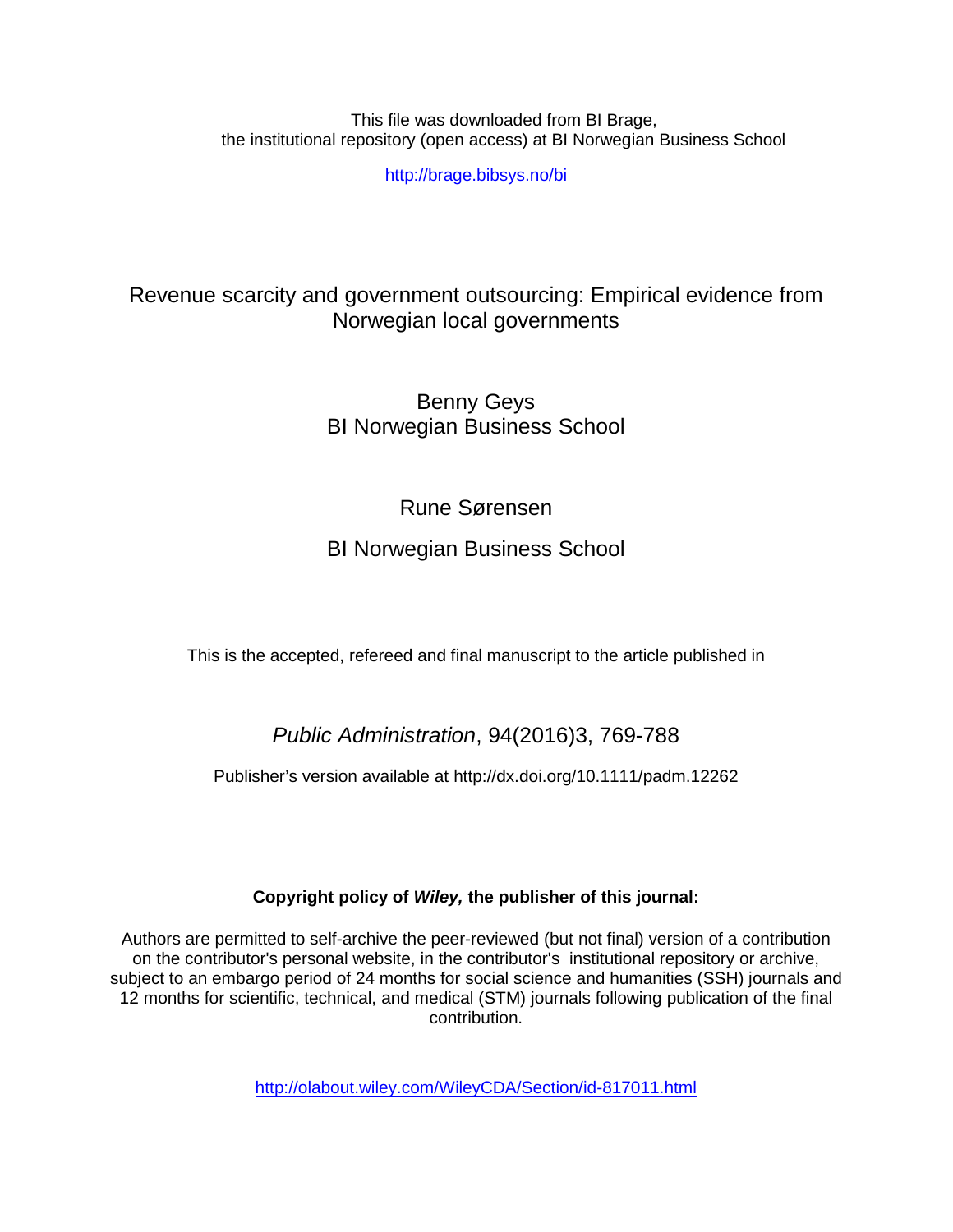# Revenue scarcity and government outsourcing: Empirical evidence from Norwegian local governments**[\\*](#page-1-0)**

## **Abstract**

 $\overline{a}$ 

It is often said that "*necessity is the mother of invention*". In this article, we assess whether this applies also to the design of public authorities' service provision. Particularly, we evaluate whether revenue scarcity – as an indicator of fiscal stress – induces government outsourcing. In contrast to previous studies, we exploit arguably exogenous variation in local government revenue across time and space to derive stronger inferences on the role of revenue scarcity for outsourcing. Using data from Norwegian local governments covering the period 1995-2012, our main results indicate that a decrease in local government revenues is linked to more outsourcing of both infrastructure and support services.

- **Key words**: Fiscal stress, Outsourcing, Public good provision, Local government, Contracting, Privatization.
- **Word Count**: 7787 words (excl. appendix)

<span id="page-1-0"></span><sup>\*</sup> The authors are grateful to the editor, three anonymous referees and … ( ANONYMIZED )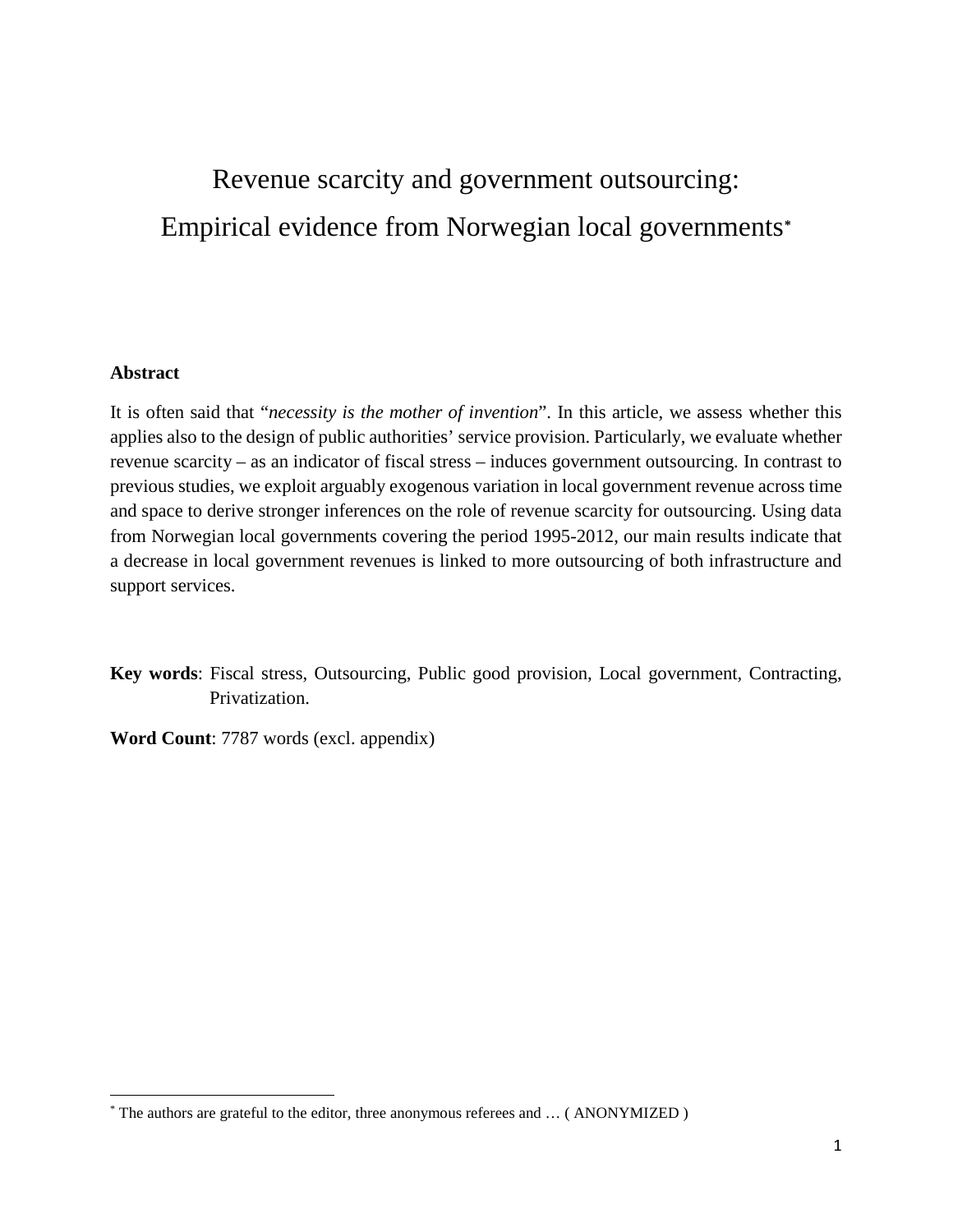## **Introduction**

An enduring debate in public administration concerns the institutional design of (local) government service provision. In principle, several options are available to public authorities – ranging from in-house provision, over contracting-out to public- or private-sector providers (i.e. outsourcing) to full-scale privatization. This range of alternatives raises two important questions. First, which form of service provision provides the 'best' outcomes in terms of, for instance, cost or productiontechnical efficiency, service effectiveness and service quality (for an early review, see Domberger and Jensen, 1997)? Second, what determines who chooses which form of service provision (for an early review, see Boyne, 1998)? Our study concentrates on the latter question, and thus aims to help elucidate why certain jurisdictions turn to outsourcing, while others do not.

More specifically, we concentrate on the potential role of revenue scarcity – or fiscal stress – for the decision to outsource service provision. Early observers often view fiscal stress as a key driver behind outsourcing and privatization decisions (Moore, 1987; Miranda, 1992; Boyne, 1998). It is currently gaining increased attention again due to the fiscal crisis in many Western countries, which "intensifies the need for local governments to rethink service delivery" (Bel and Warner, 2015: 52). Several theoretical arguments have been brought forward for such a potential revenueoutsourcing relation. A first line of argument focuses on a simple production cost argument: affluent governments can offer more and better in-house service provision compared to lowrevenue authorities, and thus are less likely to rely – or, possibly, forced to rely – on alternative provision systems (Moore, 1987). Reversely, governments suffering "financial strains due to softening revenues" may be particularly likely to "feel pressure to cut back and possibly jettison noncore functions as a way to deal with the problem" (Lamothe and Lamothe, 2015: 3).

Another line of argument focuses on political costs and benefits, and highlights that outsourcing might offer increased governance flexibility by acting as a "budgetary buffer" (Pallesen, 2006: 39). When service provision is contracted out, the political and administrative costs of adjusting service levels are smaller. In line with such reasoning, recent evidence suggests that local governments are more likely to shed services that have been outsourced to external suppliers in the recent past (Lamothe and Lamothe, 2015). Finally, a third line of argument builds on a transaction cost perspective (Williamson, 1981, 1996), which maintains that public service providers will choose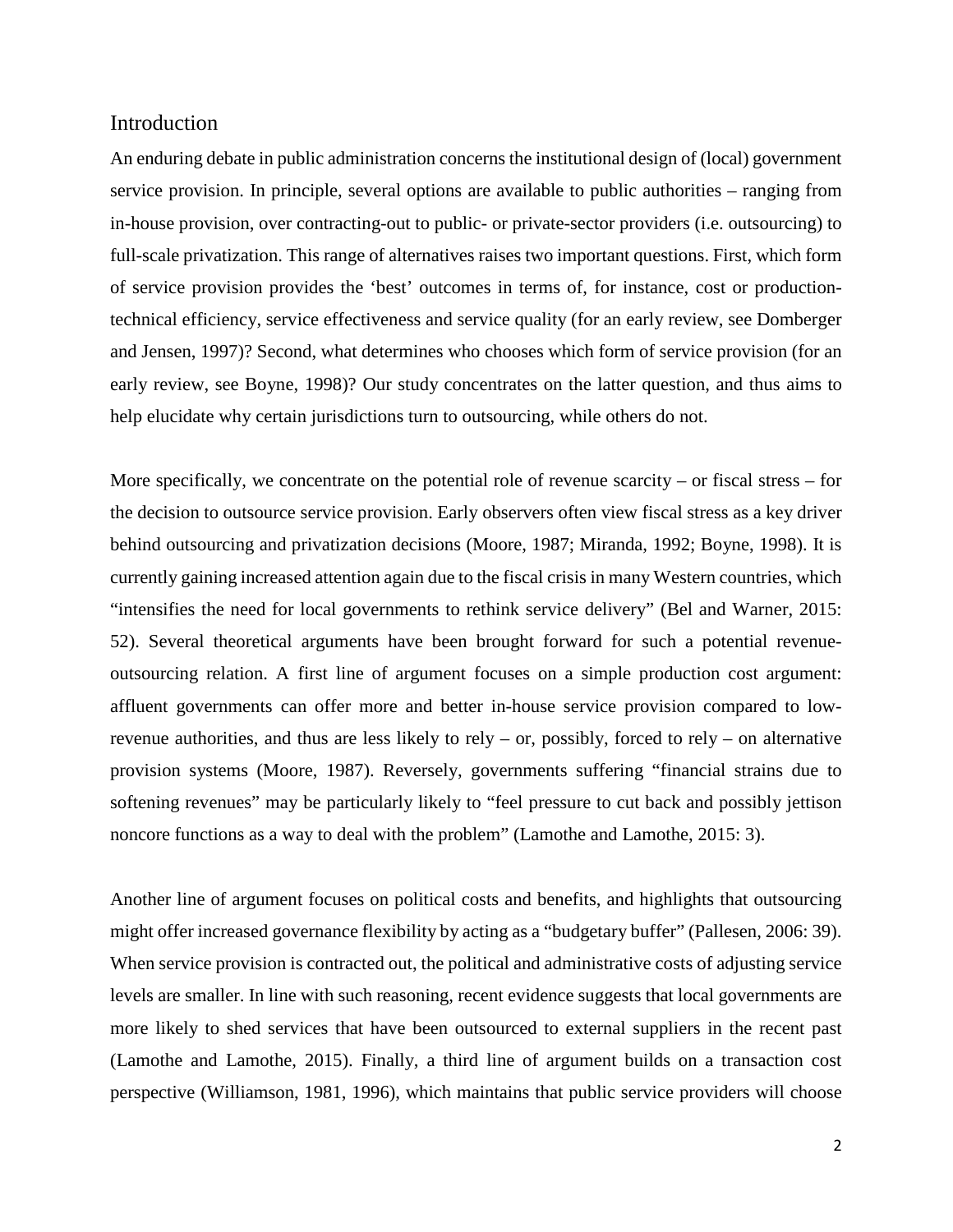governance structures minimizing the transaction costs (e.g., costs of negotiating and contracting) involved in obtaining a desired service level. In such a framework, cost pressures make it more likely that the value assigned to a reduction in short-term costs via outsourcing will outweigh concerns about any contracting costs linked to outsourcing (Williamson, 1996; Klaas et al., 1999).

Overall, therefore, financial difficulties faced by local governments may increase the appeal of outsourcing and privatization options. Yet, while indicators of fiscal stress constitute among the most frequently considered variables in outsourcing or privatization studies (Ferris, 1986; Warner and Hebdon, 2001; Bakker, 2002; Pallesen, 2004; Brudney *et al*., 2005; Bhatti *et al*., 2009; Zullo, 2009; Gonzalez-Gomez *et al*., 2011; Rho, 2013), empirical results in this literature have thus far remained inconclusive at best (for reviews, see Boyne, 1998; Bel and Fageda, 2007, 2009). Moreover, foregoing work has been criticized for failing to account for the "reciprocal relationships between contracting out and the explanatory variables" (Boyne, 1998: 150) and the "dynamic nature" of the outsourcing/privatization decision (Bel and Fageda, 2007: 517). As such, inferences drawn from existing empirical studies remain exceedingly fragile, and at best reflect a (possibly spurious) correlation between fiscal stress and outsourcing rather than a *causal* connection.

Our main contributions relate to tackling these two empirical deficiencies in foregoing studies. First, we have access to unique panel data, which cover six surveys on the institutional design of local public authorities' service provision collected in consistent four-year intervals among Norwegian municipalities over the period 1996-2012 (with an additional initial survey fielded in 1995). Hence, we can study changes over time and space in revenue scarcity and outsourcing to more accurately capture the move from public to private, or vice versa. It should be noted here that several recent studies have likewise made use of panel data (Pallesen, 2004; Bhatti *et al*. 2009; Zullo, 2009; Gonzalez-Gomez *et al*., 2011; Hefetz and Warner, 2012; Gonzalez-Gomez *et al*., 2011; Sundell and Lapuente, 2012; Rho, 2013). Nonetheless, these often still rely on pooled OLS regressions that effectively exploit only the cross-sectional variation in the data, and thus ignore the information provided by any existing temporal variation (e.g., Pallesen, 2004; Bhatti *et al*. 2009; Sundell and Lapuente, 2012).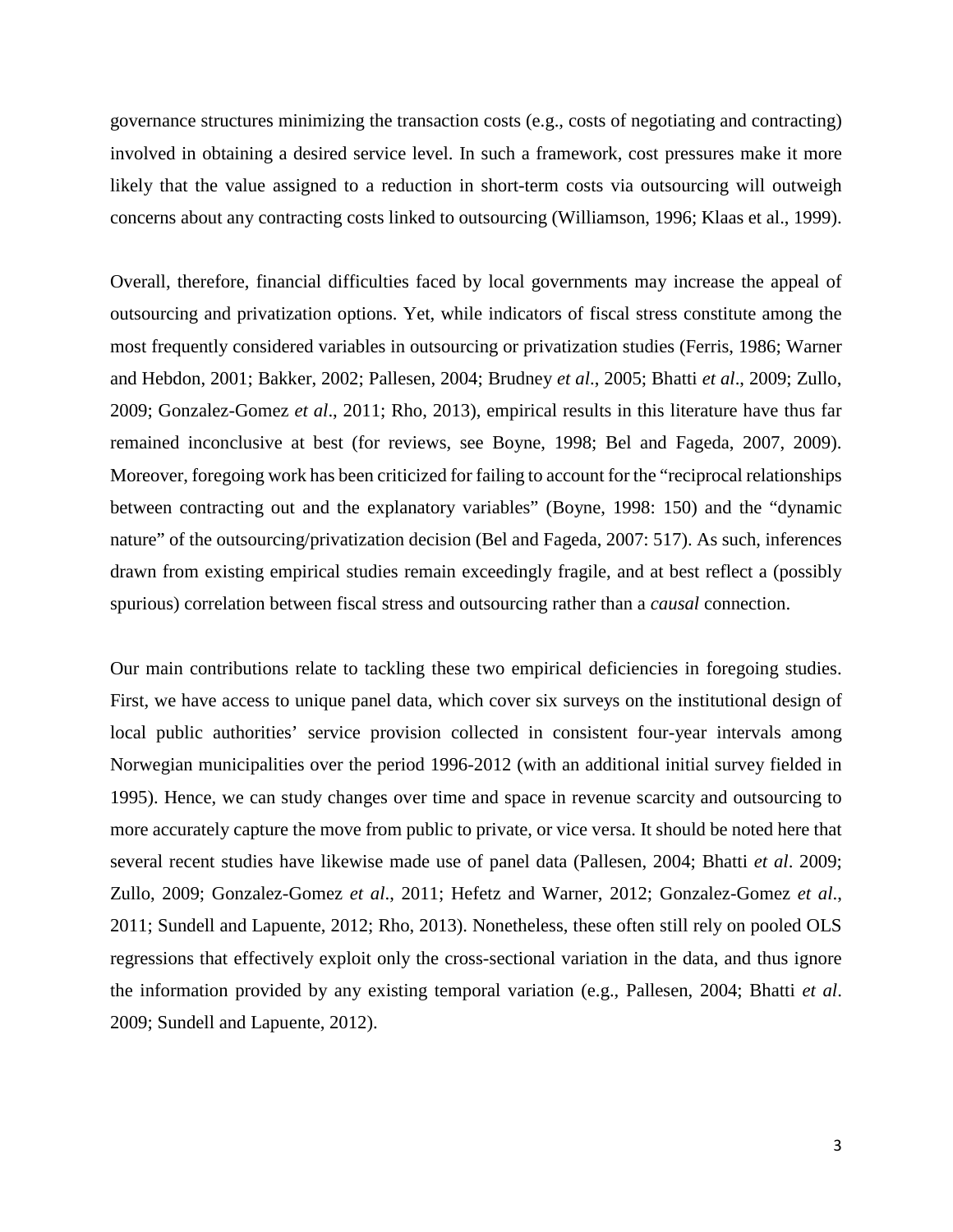Second, and crucially, our analysis can exploit variation in local government revenue scarcity outside the direct control of local governments to provide a more credible identification of the true revenue-outsourcing relation. This is important because, as mentioned, any decision to engage in outsourcing naturally also affects the level of government expenditures and, therefore, revenue requirements (Boyne, 1998). Ignoring this joint determination of revenues and outsourcing generates spurious results in the sense that the estimated correlation between both variables is likely to be inconsistent (i.e. it will not reflect the true population parameter). In contrast, and following Hægeland *et al*. (2012), Andersen *et al*. (2014) and Borge *et al*. (2015), our approach builds on the fact that many Norwegian municipalities derive significant revenue streams from the presence of hydropower plants within their boundaries. These revenues – which can amount to a substantial share of the local budget – are independent of local government decision-making since all hydropower stations were constructed in the period 1950-1990 (i.e. prior to the period analyzed here), their location depends on the presence of mountainous terrain (which is beyond municipal control), and municipalities in practice never adjust the commercial property tax rate levied on hydropower plants (i.e. all set the maximum rate allowed by the national government) (more details below). Hence, using this source of revenue variation allows stronger inferences regarding the revenue effects on outsourcing decisions.<sup>[1](#page-4-0)</sup>

# Institutional setting and data

 $\overline{a}$ 

Norway has a three-tier governance system comprising a central government, 19 county governments and 434 municipalities. The current study uses data on the municipalities, which we also refer to as 'local' governments. Local government revenue in Norway amounts to about 18 percent of GDP, with employment in the local government sector accounting for about 20 percent of total employment.

Norwegian municipalities face a number of statutory obligations, including entitlement legislation for welfare services and legal requirements for the delivery of infrastructure services. As such, the

<span id="page-4-0"></span><sup>1</sup> Hægeland *et al*. (2012) use the same exogenous variation in Norwegian local government revenues to identify effects of school resources on pupil achievement. Andersen *et al*. (2014) employ it to illustrate that voter turnout increases with the financial stakes of the election as predicted by rational voter models (Geys, 2006a,b; Cancela and Geys, 2016). Finally, Borge *et al*. (2015) use it to show that reduced fiscal stress is linked to lower levels of cost efficiency in local service production.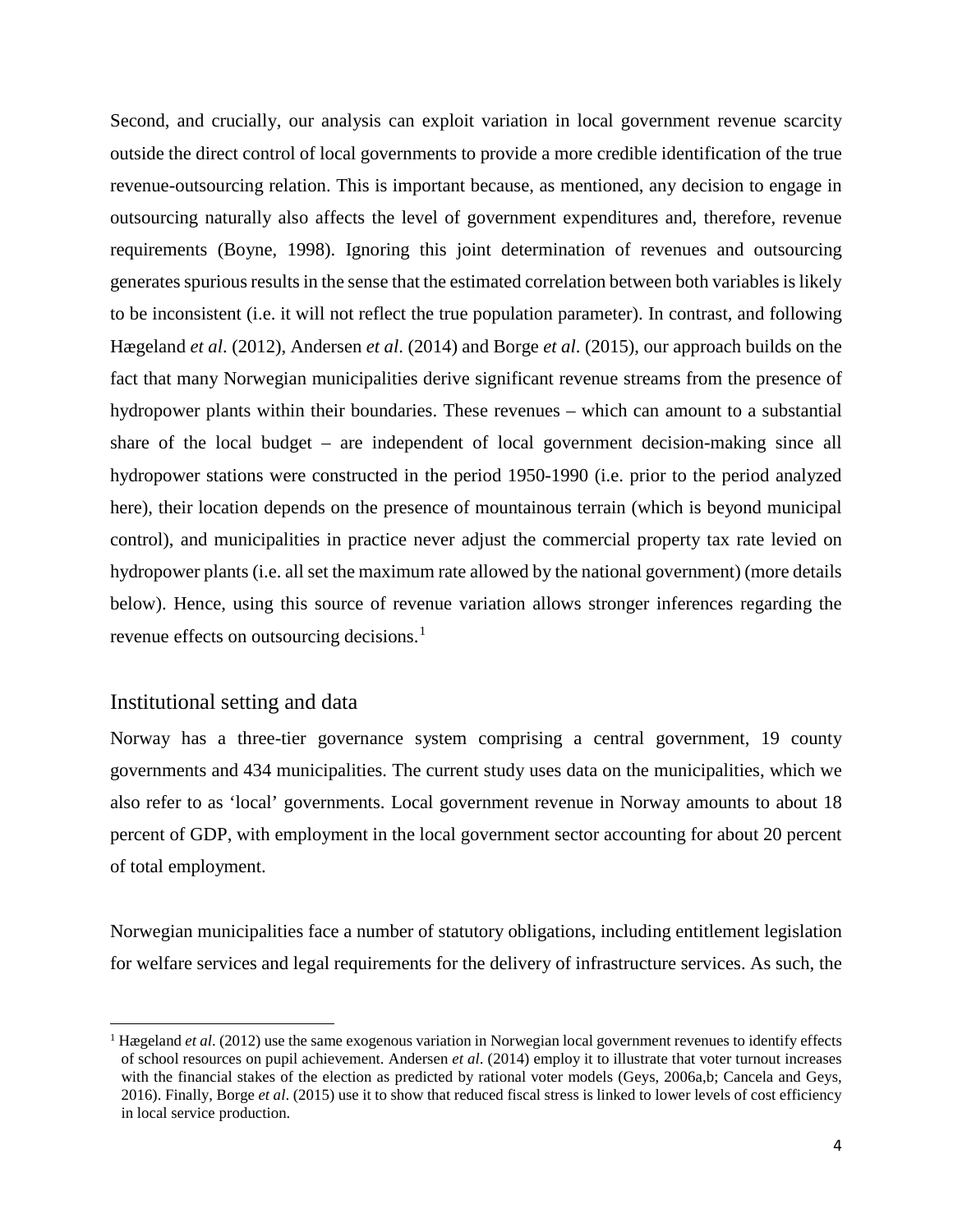large local government sector delivers welfare services including child care, primary and lower secondary education, primary health care and care for the elderly, and is responsible for various infrastructure services including water supply, sewage, garbage collection and disposal, and electricity distribution. Crucially, however, Norwegian municipalities face few regulations on the *type* of service delivery. They are therefore free to deliver services via traditional in-house provision, municipal agencies or companies owned by local government, via outsourcing or via private companies or non-profit organizations. This creates substantial variation in the institutional design of Norwegian public authorities' service provision, which provides an ideal situation to assess the role of fiscal stress on such service delivery choices.

Fiscal stress may not be commonly associated with Norway, which is known for having a good financial situation and a big and generous universal welfare state. Yet, though Norway has seen favorable rates of economic growth over the period analyzed here, the local government sector has not seen a parallel increase in revenues. [2](#page-5-0) In particular, the municipal sector has witnessed significant fiscal deficits, which is mostly due to a high level of gross investment linked to largescale investment programs initiated by the central government. Reforms include action plans to improve old age care, changing the start for schooling from the age of seven to six and the implementation of a new curriculum, and the construction of additional kindergartens to offer all children public day care facilities. A few key financial indicators for municipal government can illustrate the situation. The *Statistical Reports Committee for county and municipal government finance* recommends that municipalities operate a current surplus of about 3 per cent, relative to gross revenues.<sup>[3](#page-5-1)</sup> However, data from Statistics Norway show that this benchmark was attained in only one year in the preceding decade. [4](#page-5-2) Moreover, while in 2001 long-term debts accounted for about 60 per cent of gross revenues, it increased to an average of 190 per cent of revenues in 2012.

<span id="page-5-0"></span><sup>&</sup>lt;sup>2</sup> For example, in the period 1990-2016, real GDP growth for mainland Norway (excluding revenues from the petroleum sector) amounts to an annual average of 2.9 per cent. The corresponding number of real revenue growth in the local government sector was 2.3 per cent. For further documentation, see the 2014 (May) report of the *Statistical Reports Committee for county and municipal government finance, table 2.1*.

<span id="page-5-1"></span><sup>&</sup>lt;sup>3</sup> For additional documentation, see [https://www.regjeringen.no/en/dep/kmd/organisation/styrer-rad-og-utvalg/The-](https://www.regjeringen.no/en/dep/kmd/organisation/styrer-rad-og-utvalg/The-Statistical-Reports-Committee-for-county-and-municipal-government-finance-/id449207/)[Statistical-Reports-Committee-for-county-and-municipal-government-finance-/id449207/](https://www.regjeringen.no/en/dep/kmd/organisation/styrer-rad-og-utvalg/The-Statistical-Reports-Committee-for-county-and-municipal-government-finance-/id449207/)

<span id="page-5-2"></span><sup>&</sup>lt;sup>4</sup> The numbers are taken from the reporting system KOSTRA, available through Statistics Norway, see [https://www.ssb.no/statistikkbanken/selecttable/hovedtabellHjem.asp?KortNavnWeb=kommregnko&CMSSubject](https://www.ssb.no/statistikkbanken/selecttable/hovedtabellHjem.asp?KortNavnWeb=kommregnko&CMSSubjectArea=offentlig-sektor&PLanguage=1&checked=true) [Area=offentlig-sektor&PLanguage=1&checked=true](https://www.ssb.no/statistikkbanken/selecttable/hovedtabellHjem.asp?KortNavnWeb=kommregnko&CMSSubjectArea=offentlig-sektor&PLanguage=1&checked=true)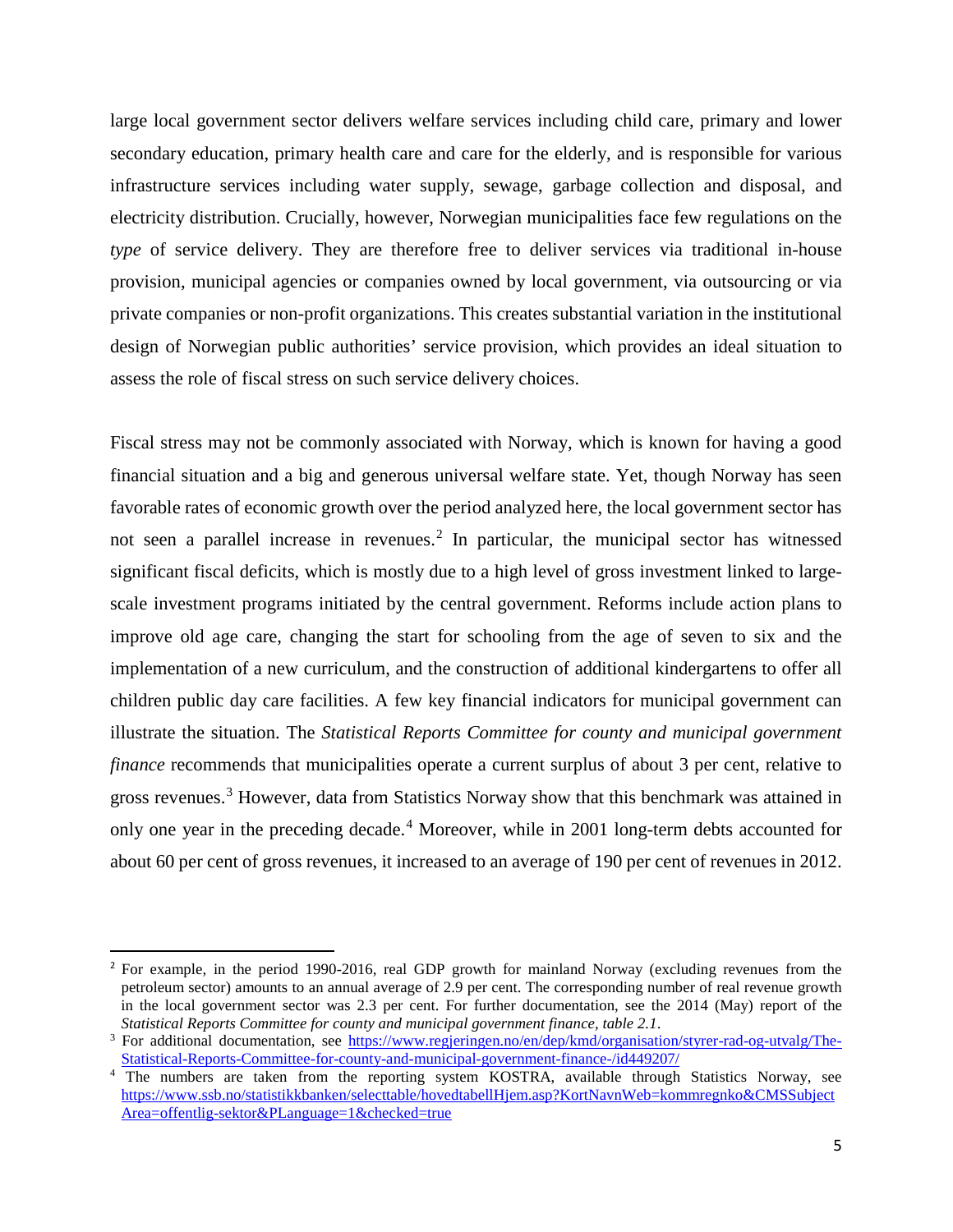### *Municipal revenues*

Municipal revenues in Norway comprise income from three main sources: tax revenue, government grants and user charges. Most tax revenues derive from a proportional income tax, for which the rate is capped by the central government. All municipalities employ the maximum allowed rate in the period analyzed here. The main grant received by Norwegian local authorities is a generalpurpose block grant based on fixed criteria (including population size, age structure and settlement pattern). Part of this block grant is a per capita subsidy designed to equalize revenues across municipalities ('revenue equalization'), while another component compensates municipalities for external factors that influence production costs ('expenditure equalization'). The central government also allocates a number of earmarked grants, which account for about 13 percent of total revenues. For example, municipalities receive such grants in to cover the costs of resettlement of refugees and asylum seekers. Finally, user charges are important in kindergartens, nursing homes and for infrastructure services (e.g., water supply, sewage, garbage collection and disposal, electricity distribution). They account for about 12 percent of total revenues.

The sum of income tax revenues and block grants is commonly denoted as 'free revenues'. They account for about 70 percent of total local government revenues, and constitute our central revenue variable in the empirical analysis. We thus explicitly exclude earmarked grants and user charges from our operationalization of municipal revenues. The reason is that municipalities can set the levels of user charges fully independently (subject to fee revenue not being larger than production costs), whereas revenues from earmarked grants depend at least in part on decisions made by the local government (e.g. the number of asylum seekers it receives). As such, both revenue sources are directly determined by local decisions, and thus subject to the joint-determination problem raised in the introduction (Boyne, 1998). To avoid spurious inferences arising from such endogenous revenue sources, they are excluded from the analysis.

## *Hydropower revenues*

Many Norwegian municipalities receive a substantial share of their revenues from hydroelectric power plants and related facilities. Following Hægeland *et al*. (2012), Andersen *et al*. (2014) and Borge *et al*. (2015), we argue that revenues from hydropower plants represent an important source of revenue variation that is largely outside the control of local governments – and can therefore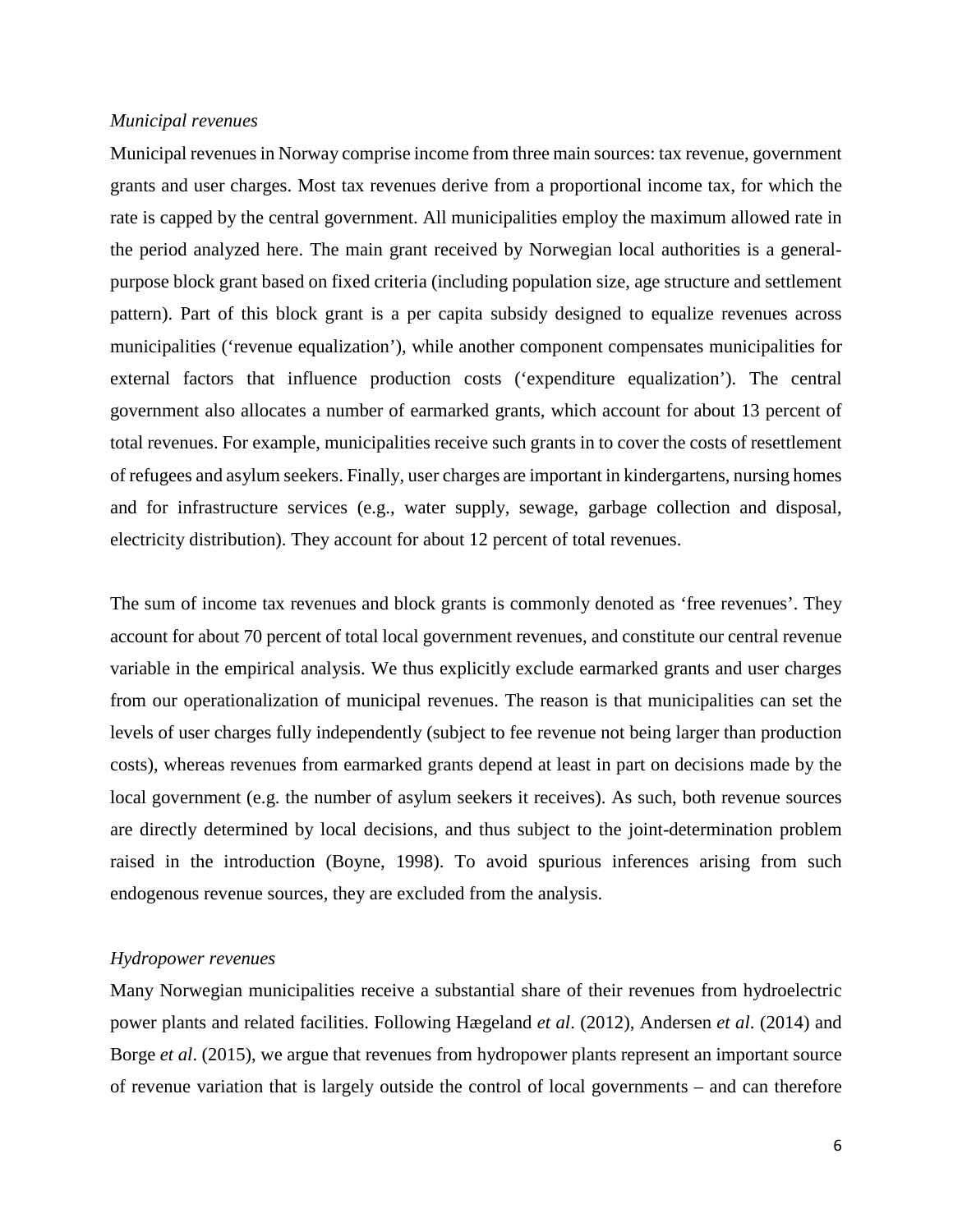serve as a credible basis for strengthening the inferences obtained in our analysis (more details below). This proposition rests on the observation that hydropower revenues consist of two main parts, neither of which are under the (direct or indirect) control of local governments.

A first part of hydropower revenues derives from a tax on commercial property, for which local governments are allowed to set a tax rate between 0.2% and 0.7% of the asset value. In practice, however, *all* municipalities with a hydropower plant levy the maximum tax rate of 0.7%, and they cannot affect the taxed asset values. Consequently, the actual revenues in any given year from this tax are *de facto* independent of local governments' decision-making. The second part of municipalities' hydropower revenues largely derives from the sale of electricity.<sup>[5](#page-7-0)</sup> Municipalities with large hydropower plants (i.e. over 4,000 natural horsepower) are entitled to use up to 10 per cent of the generated electric power at production costs. Since these production costs are substantially below the market price, municipalities generally put the entire licensed production up for sale. As neither the produced quantity (determined by the facilities' owners)<sup>[6](#page-7-1)</sup>, nor the sales price (set by the market for electricity) can be influenced by the municipalities, sales revenues in any given year are *de facto* independent of local governments' decision-making. They will in effect be largely driven by variations in the level of precipitation and market prices (Borge *et al*., 2015). Finally, it should be noted that hydropower revenues are only available were proximity to mountains and waterfalls have facilitated the construction of water reservoirs, which are crucial for the continuous and efficient functioning of hydropower plants. Municipalities thus cannot influence the de facto location of hydropower plants, or make sure they are constructed within their jurisdiction. [7](#page-7-2)

Table 1 shows summary statistics for municipalities' free and hydropower revenues (measured per capita, in current prices; Panel I) and illustrates the substantial variation over time and space in hydropower revenues (Panel II). Panel I indicates that hydropower revenues on average constitute

 $\overline{a}$ 

<span id="page-7-1"></span><span id="page-7-0"></span><sup>5</sup> Municipalities can also receive license fees, whose revenues are included in our concept of hydroelectric revenues.

<sup>&</sup>lt;sup>6</sup> Central government, urban municipalities, county governments and private companies own most power plants. The municipalities where the power plants are located very rarely own the facilities. Consequently, these municipalities have little direct influence over these facilities' production decisions.

<span id="page-7-2"></span> $7$  For further documentation on institutional framework and production capacity of the Norwegian hydropower system, see "Facts 2013, Energy and water resources in Norway" (Norwegian Ministry of Petroleum and Energy; [https://www.regjeringen.no/globalassets/upload/oed/faktaheftet/facts\\_energy\\_water.pdf\)](https://www.regjeringen.no/globalassets/upload/oed/faktaheftet/facts_energy_water.pdf).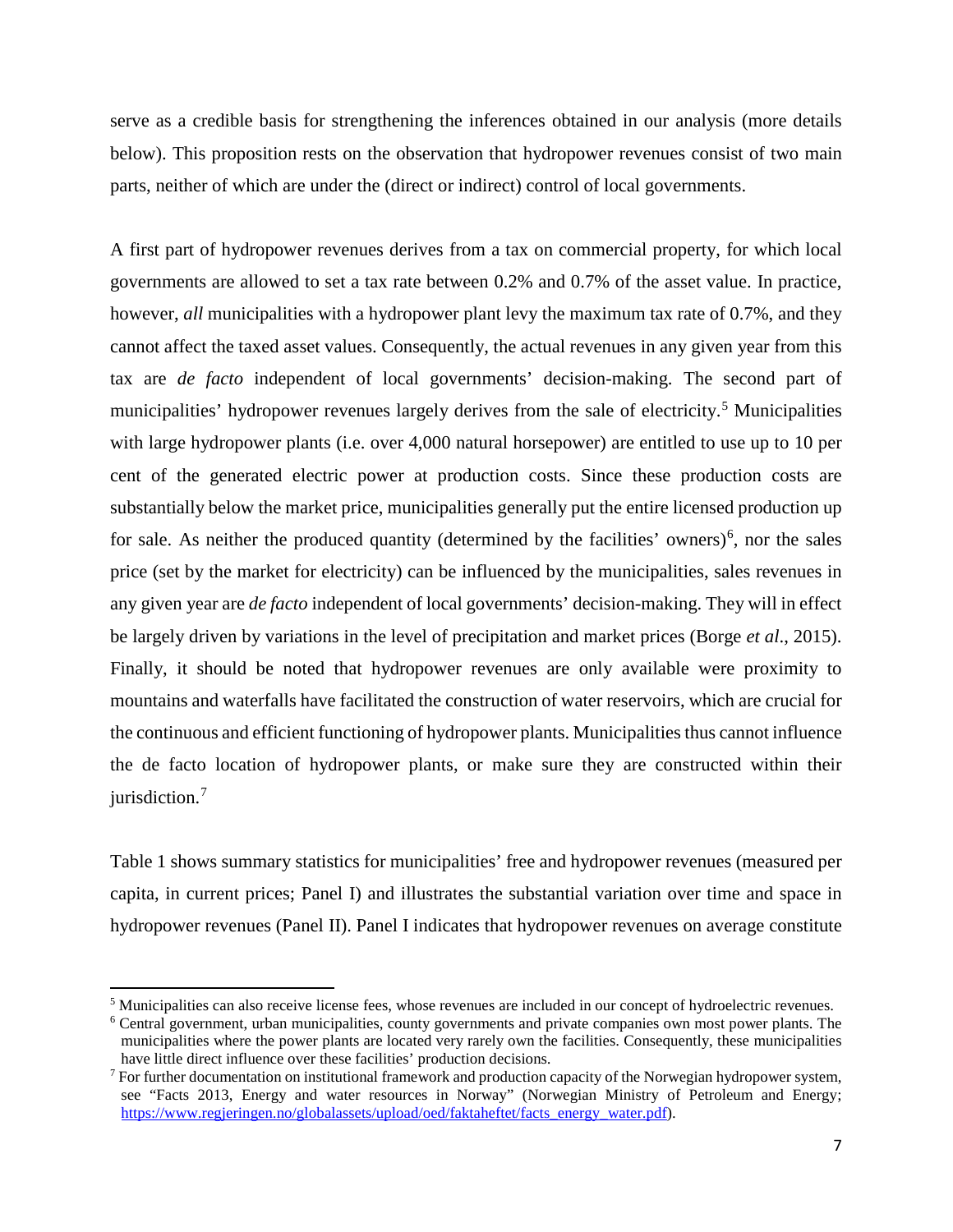approximately 3-5% of free revenues, and that the predominant share of these revenues derives from commercial property tax revenues. Panel II highlights the substantial variation in hydropower revenues across Norwegian municipalities and over time within municipalities. Substantial variation over time is illustrated by the fact that inter-temporal changes in hydropower revenues *within* municipalities range from -21% to +38% (see bottom row of panel II). The 'between' row of panel II specifies that while some municipalities on average have no hydropower revenues over the period 1995-2012, others on average obtain about 50% of their revenues from this source. This cross-sectional variation is also illustrated in the map provided in figure B4 in appendix B. Confirming the importance of mountainous terrain for obtaining hydropower revenues, this figure also shows that municipalities with large hydropower revenues tend to be concentrated in the mountainous areas in the center of southern Norway and central Norway.

#### TABLE 1 ABOUT HERE

### *Public authorities' service provision*

Similar to other countries, outsourcing of service provision is an intensely debated topic in election campaigns in Norway, particularly during local elections. Left-wing parties and public sector unions – which retain strong institutional and ideological links in Norway – generally remain highly skeptical towards outsourcing, and view it as a strategy to privatize public service provision. A common claim thereby is that outsourcing is a 'management fad', yielding few or no real cost savings or other benefits while weakening political control over service provision. The parties on the right have historically been more favorable towards outsourcing, and have stressed the economic and efficiency gains that can be expected of such reforms. Echoing the proponents of New Public Management, they underscore the governments' role as provider of services, though not necessarily as producer. Interestingly, potential cost savings remain an important motive in the outsourcing discussion across partisan divisions. As outlined above, we seek to identify whether fiscal austerity is a main driver of the outsourcing decision in the data, which would signify that local politicians and administrators believe it is a useful and credible way to reduce costs.

Data on the institutional design of Norwegian public authorities' service provision – and thus the level of outsourcing among local governments – derive from a series of surveys collected by the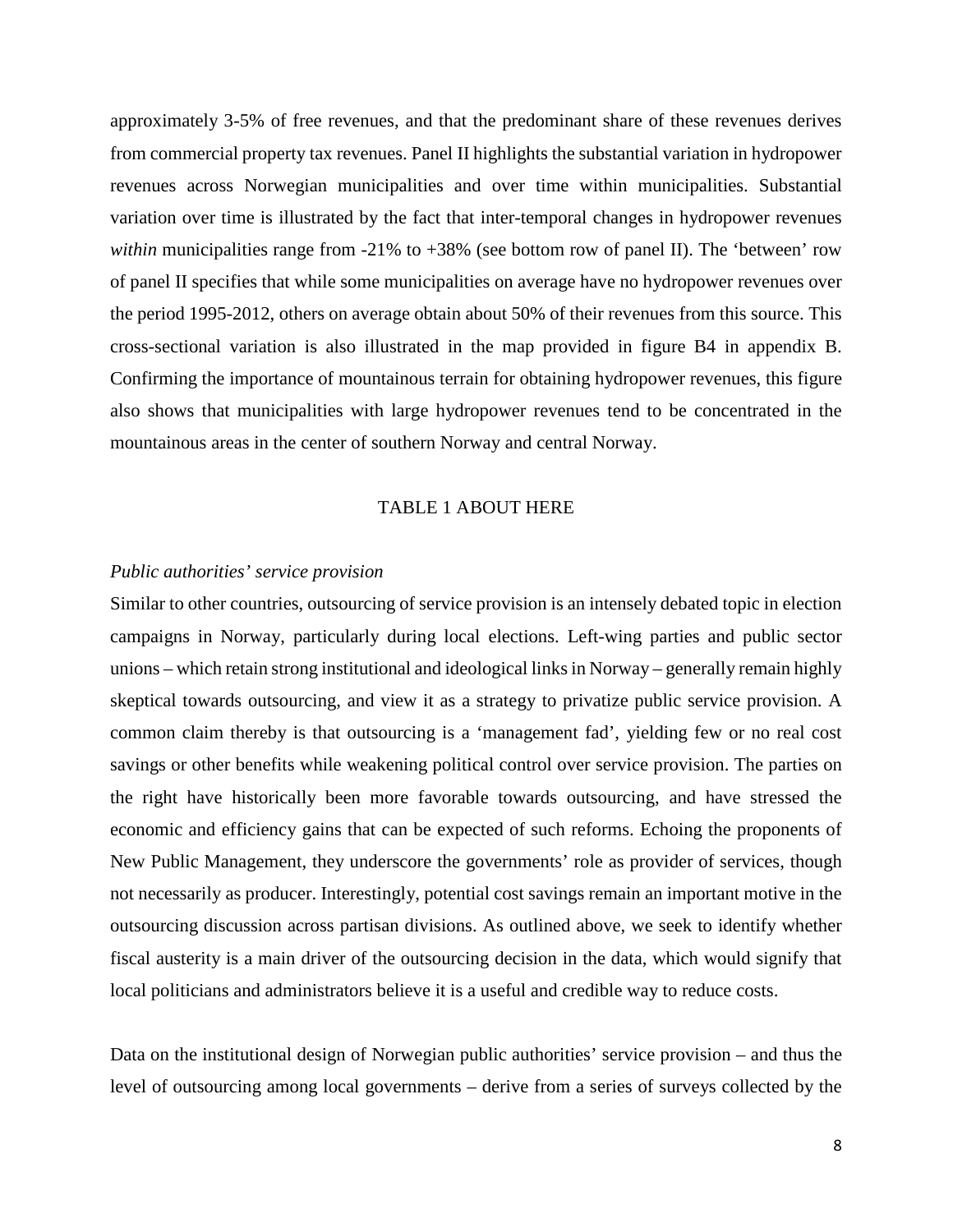Norwegian Institute for Urban and Regional Research (NIBR) on behalf of the Ministry of Local Government and Modernization. The survey data include information on organizational patterns, and comparable data have been collected in 1995, 1996, 2000, 2004, 2008 and 2012. The response rates to these surveys were consistently very high (1995: 75%; 1996: 85%; 2000: 86%; 2004: 80%; 2008: 79%; 2012: 82%), which gives high validity to our dataset and allows us to generalize the findings to the entire population of Norwegian municipalities. The datasets and additional documentation are available through the Ministry's homepage (in Norwegian) on [http://www.nsd.uib.no/nsddata/serier/kommunalorganisering.html.](http://www.nsd.uib.no/nsddata/serier/kommunalorganisering.html)

Information on the level of outsourcing in any given municipality derives from a question on organizational choices. The 2008 and 2012 waves of the survey thereby applied the following formulation: "How does the local government currently provide its services? The municipality can perform its responsibilities singlehandedly, it can cooperate with other municipalities, or it can purchase the services from outside providers. The same service can be provided in multiple ways. Please state how the municipality manage its responsibilities in the following sectors." The respondents were then asked to indicate the extent to which service provision occurred along a number of possible organizational forms (i.e. in-house, provision via a government-owned corporation, provision via a private corporation, and so on) on a scale from 0% to 100%. As the first waves of the survey collected less detailed responses, $8$  we apply a consistent recoding of the original survey data throughout the analysis.

In effect, we experimented with a number of different operationalizations, which is important to allow assessing the robustness of our results to the exact choices made at this point. In a first approach, we code in-house provision as 0, provision via a government-owned corporation as 0.5, and provision via a private corporation as 1, for each service sector available in the original survey data. The 0.5 coding of government-owned corporations thereby reflects that this constitutes an intermediate stage where the local government retains significant direct influence over actual

 $\overline{a}$ 

<span id="page-9-0"></span><sup>&</sup>lt;sup>8</sup> The 2004 formulation is largely equivalent to that employed in 2008 and 2012, but includes an additional initial question about the existence of inter-municipal cooperation in the provision of a given service. The question formulation in the 1995, 1996 and 2000 surveys is less detailed, and simply asks: "How does the local government currently provide the majority of its service provision in the following sectors". Answers are recorded via a set of indicator variables equal to 1 if the *majority* of the service is provided in-house, via a government-owned corporation, via a private corporation, and so on.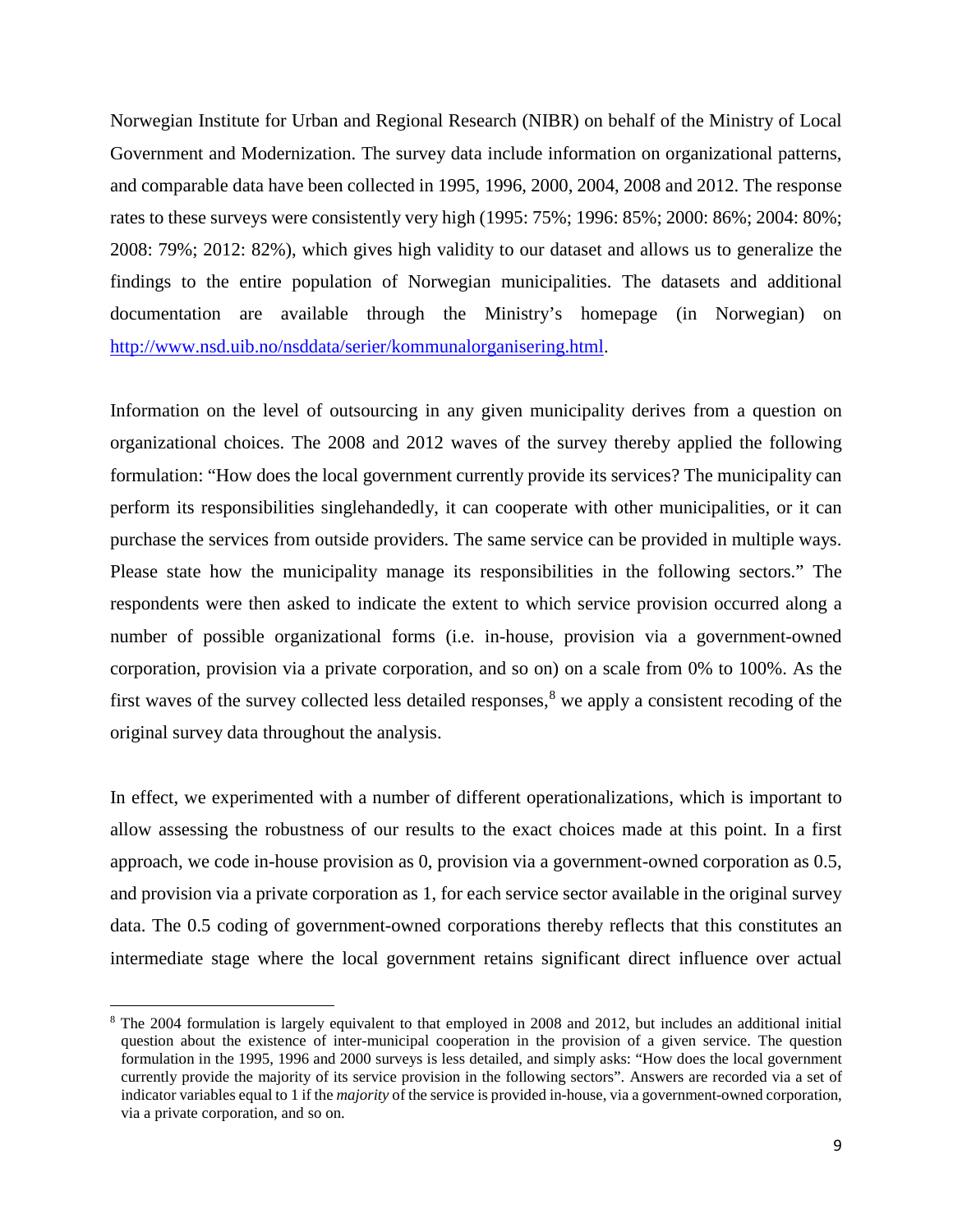service provision decisions. However, since such a  $0 - 0.5 - 1$  scale arguably imposes a very specific relation between the three outsourcing options, a second approach simply separates inhouse provision from any form of outsourcing (i.e. a  $0 - 1$  dichotomy). What matters most under this alternative operationalization is that some degree of outsourcing takes place, whereas the exact form this outsourcing takes becomes irrelevant.<sup>[9](#page-10-0)</sup>

For both operationalizations of the outsourcing decision discussed above, our analysis concentrates on eight services that have been included in most of the surveys on municipalities' organizational choices between 1995 and 2012. These services cover garbage collection, sewage, water supply, firefighting, road maintenance, laundry, cleaning and catering.<sup>[10](#page-10-1)</sup> Again, we take two approaches to analyze these various services. On the one hand, we evaluate outsourcing decisions for each service area independently. On the other hand, we experimented with calculating the share of services that is outsourced across the five 'infrastructure' services (i.e. garbage collection, sewage, water supply, firefighting and road maintenance) and the three 'support' services (i.e. laundry, cleaning and catering) per municipality and per survey year. This results in an outsourcing score between 0 and 1, where higher numbers indicate of more extensive use of outsourcing within a given service area.

 $\overline{a}$ 

<span id="page-10-0"></span><sup>&</sup>lt;sup>9</sup> Norwegian municipalities often use a combination of in-house and external delivery for a given service. Unfortunately, information about the exact combinations employed is difficult to quantify consistently over the period of analysis since the presentation of this information has changed extensively over subsequent survey waves. This is the main reason why we choose to focus on whether municipalities engage in at least some positive amount of outsourcing in a given service. This can be consistently coded over the entire period. Note also that our data unfortunately do not allow us to run separate analyses for different types of outsourcing. Yet, there are clearly good reasons to believe that the main drivers of outsourcing decisions may differ depending on whether it concerns outsourcing to municipal company, to a foundation, to inter-municipal arrangements and cooperation, to non-profit civil society organizations and to for profit private businesses. Both elements appear important avenues for future research in this field.

<span id="page-10-1"></span> $10$  Clearly, this leaves aside other important policy areas such as welfare services. The main reason is that outsourcing plays a minor role in the supply of the main welfare services in Norway. Local governments own and operate nearly all primary and lower secondary schools. Only a handful of municipalities (all in urban areas) provide nursing institutions for the elderly, whereas some local governments have established inter-municipal companies to provide emergency health and child custody services. Child-care services (kindergartens) are the only major welfare service with a significant amount of private provision alongside public-sector provision. Private companies, non-profit organizations and groups of families have established a significant number of private day care centers. Statistics indeed show that the share of children attending non-municipal kindergartens was about 42 per cent in 1992, increasing to about 47 per cent in 2012. Nevertheless, these services are *not* contracted out from the public household, since private kindergartens are mostly publicly funded. Specifically, the central government subsidizes private day care centers via a matching grant that is allocated via local governments, and which aims to equalize the fiscal framework of municipal and non-municipal providers. This implies that municipalities cannot obtain cost savings by outsourcing childcare services, such that the politics of outsourcing on infrastructure and support services will be different from the politics of outsourcing of welfare services in our setting. For further documentation see [https://www.regjeringen.no/en/topics/families-and-children/kindergarden/innsikt/finansiering-av](https://www.regjeringen.no/en/topics/families-and-children/kindergarden/innsikt/finansiering-av-barnehager/id2344788/)[barnehager/id2344788/.](https://www.regjeringen.no/en/topics/families-and-children/kindergarden/innsikt/finansiering-av-barnehager/id2344788/)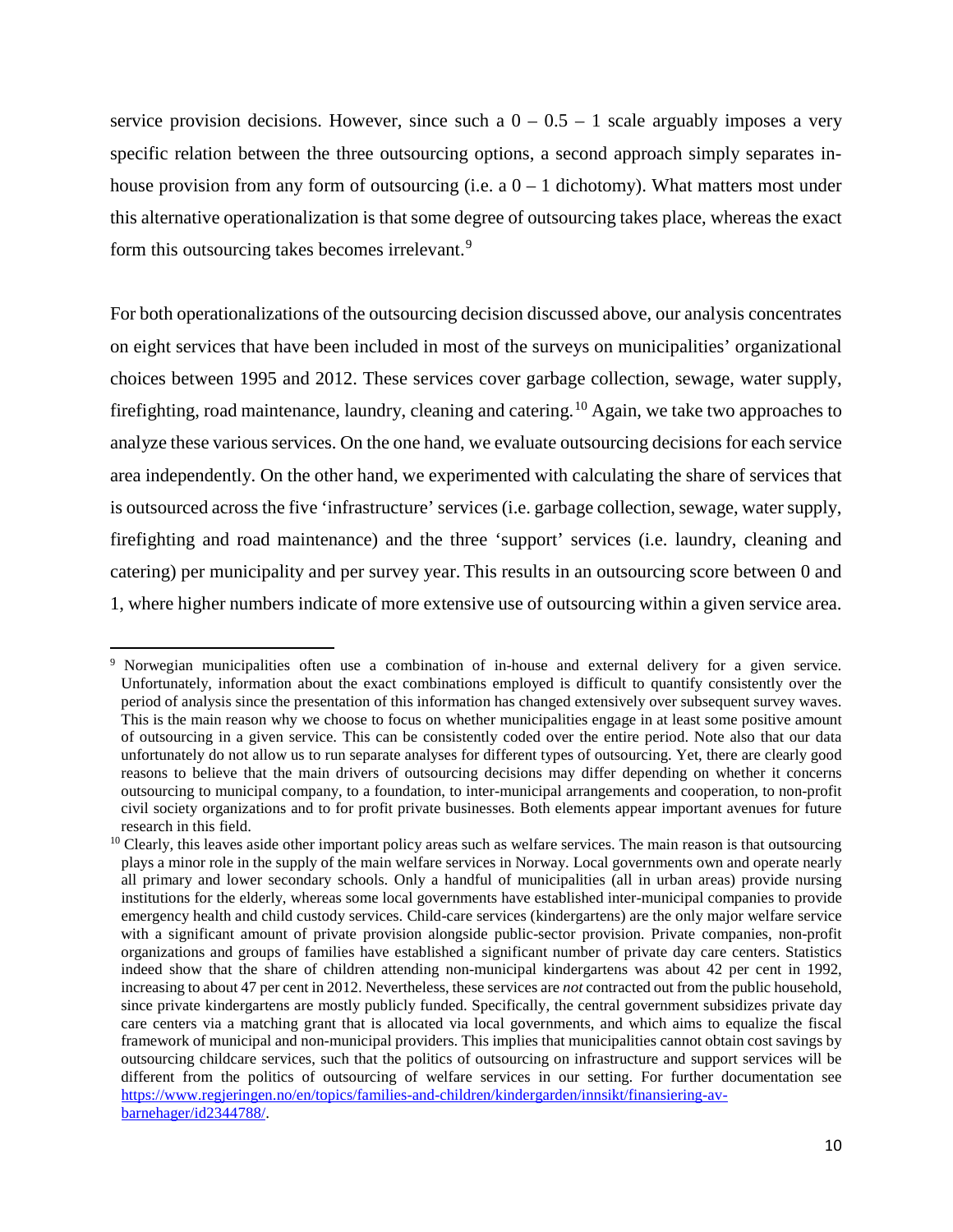In Table A1 in Appendix A, we present descriptive statistics for the outsourcing indicators, thereby including information on all eight services independently as well as the constructed index.<sup>[11](#page-11-0)</sup>

Our distinction between the various services and the individual-level analysis of each service type reflects the idea that "the type of service conditions local government decision-making" (Gonzalez-Gomez *et al*., 2011: 475; Hefetz and Warner, 2012). The underlying argument is that public services differ in the "type and magnitude of their contractibility problems" (Andersson and Jordahl, 2011: 1), which directly affects the level of transaction costs involved in the outsourcing decision (Hefetz and Warner, 2012). That is, services with larger contractability issues – such as concerns over moral hazard, verifiability of service quality, contract enforcement and monitoring, and so on – may not only be less likely candidates for outsourcing as such, but the decision to engage in outsourcing with respect to such services may also be affected by different determinants. This line of reasoning closely resembles the importance awarded to transaction costs in the theory of the firm in industrial organization (Coase, 1937; Williamson, 1981, 1996). Moreover, the requirements for "specific physical infrastructure or technical expertise" may differ across service areas (Hefetz and Warner, 2012: 292), which might again affect the make-or-buy decision.

## Empirical analysis

 $\overline{a}$ 

#### *Estimation model and methodological issues*

The estimation model used to analyze the revenue-outsourcing relation takes the following basic form (with subscripts *i* and *t* referring to municipalities and years, respectively):

$$
Y_{i,t} = \beta \text{Revenue}_{i,t} + \text{Controls}_{i,t} + \alpha_i + \delta_t + e_{i,t} \tag{1}
$$

In equation (1), *Yi,t* represents a set of dependent variables representing the level of outsourcing in municipality *i* at time *t* (using the different operationalizations discussed in the previous section). Our key independent variable –  $Revenue_{i,t}$  – is operationalized as the natural logarithm of free

<span id="page-11-0"></span><sup>&</sup>lt;sup>11</sup> Somewhat surprisingly given the extent of NPM-inspired reforms, table A1 indicates that the level of outsourcing in infrastructure services declines over time. That is, more municipalities are tending towards in-house provision of infrastructure services in the later years. One potential explanation might be the time period of our analysis. NPM reforms were at their peak in Norway in the 1980s and 1990s, and many people became much more critical of this development in the new millennium – at least with respect to what might be considered 'core services' of the local governments.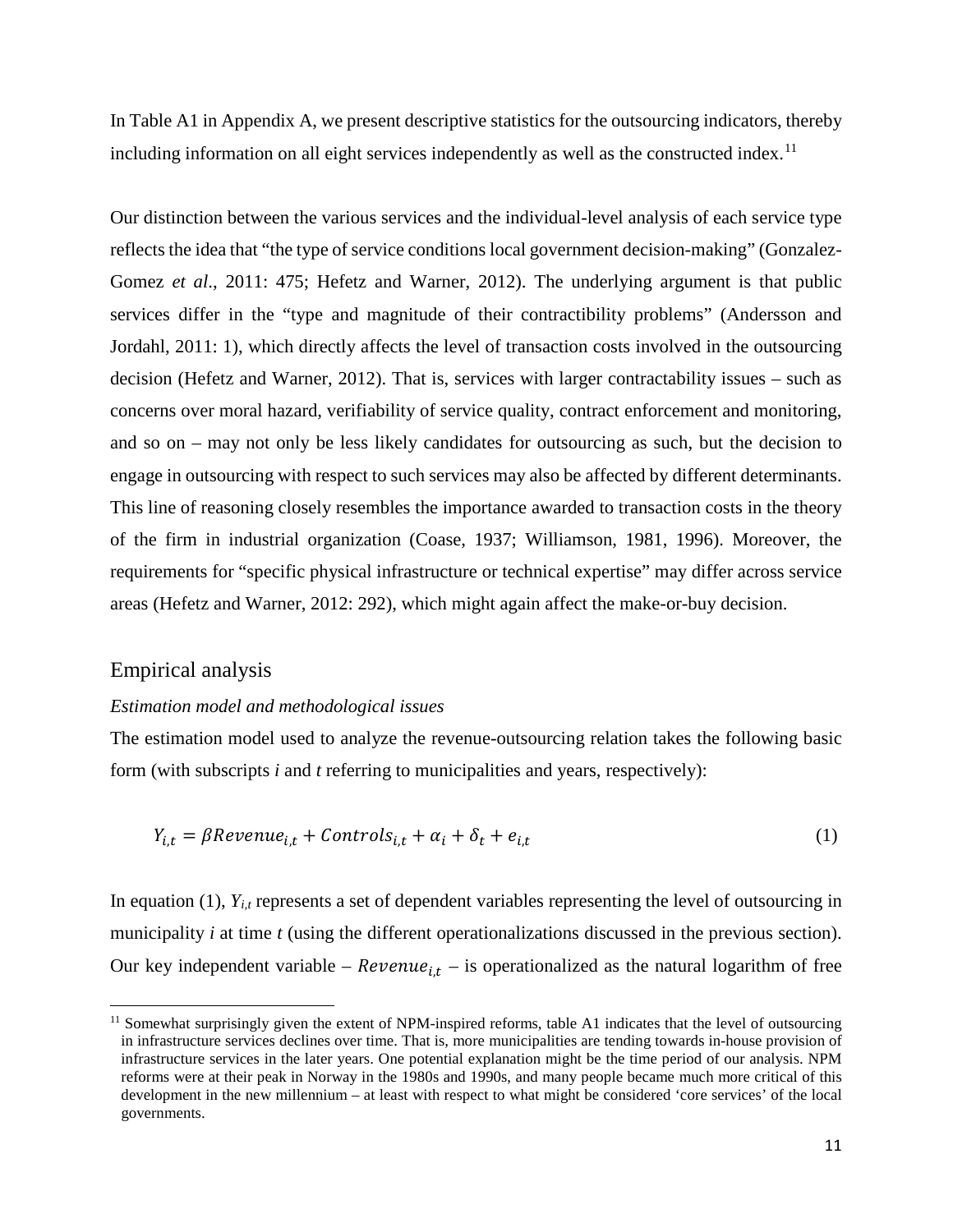municipal revenues plus hydropower revenues in year *t* (defined as income and property tax revenues, block grants and hydropower revenues per capita). Clearly, local governments are better off when experiencing higher revenues, and can be expected to suffer "financial strains due to softening revenues" (Lamothe and Lamothe, 2015: 3). As such, we expect  $\beta$ <0.<sup>[12](#page-12-0)</sup>

Our set of control variables (*Controls<sub>it</sub>* in equation (1)) include measures for population size, settlement pattern (measured as the share of population residing in sparsely populated areas), age structure<sup>[13](#page-12-1)</sup> (operationalized as the share of inhabitants between 0 and 5 years, 6-15 years, and over 67 years), the local unemployment rate and the ideological leaning of the local government (operationalized as the vote share of right-wing political parties in the most recent municipal election). The demographic statistics derive from the Norwegian Social Science Data Services, and are organized by Fiva et al. (2012). Population size is included as a control variable since it was established as an important determinant of privatization decisions by, among others, Gonzalez-Gomez *et al*. (2011). Similarly, ideological factors have attracted much attention in the privatization and outsourcing literatures (Ferris, 1986; Boyne, 1998; Warner and Hebdon, 2001; Sundell and Lapuente, 2012; Elinder and Jordahl, 2013; Lamothe and Lamothe, 2015). We include the ideological composition of the local council here as well to assess whether outsourcing has "entered a new, less ideological phase" also in Norwegian local government (Brudney *et al*., 2005: 393).<sup>[14](#page-12-2)</sup> We present descriptive statistics for the control variables in Table A2 in Appendix A.

Two methodological issues are important when estimating equation (1). First, we exploit panel data covering six survey waves (1995, 1996, 2000, 2004, 2008 and 2012), which means that the same municipality has been observed at repeated points in time. Since revenue levels are relatively stable

 $\overline{a}$ 

<span id="page-12-0"></span> $12$  Although we use contemporaneous municipal revenues throughout the analysis below, all results remain qualitative similar when using lagged revenues (details upon request).

<span id="page-12-1"></span><sup>&</sup>lt;sup>13</sup> The share of children ( $0-5$  years) was coded 0 to 6 years for the period up to 1996, and 0 to 5 years in the subsequent period. Similarly, share of children in school age (6-15 years) was coded 7-15 years in the same period. This is due to the 1997 school reform, which lowered the age when children entered schooling from 7 to 6 years.

<span id="page-12-2"></span><sup>&</sup>lt;sup>14</sup> As the ideological composition of the local government might be deemed endogenous to the municipality's financial situation – e.g., because voters may take information on fiscal variables into account on Election Day (Geys and Vermeir, 2008a,b) – we also replicated the analysis without this variable. All results reported below are unaffected, and we report the results including ideology to acknowledge the importance it has been given in previous work. Furthermore, we also experimented with extensions of the baseline model including region fixed effects. Such specification essentially compares the outsourcing decisions of neighboring authorities facing different revenue levels, and thus directly accounts for possible local 'trends' in outsourcing decisions. Inclusion of such region fixed effects leaves all inferences drawn below unaffected (details upon request).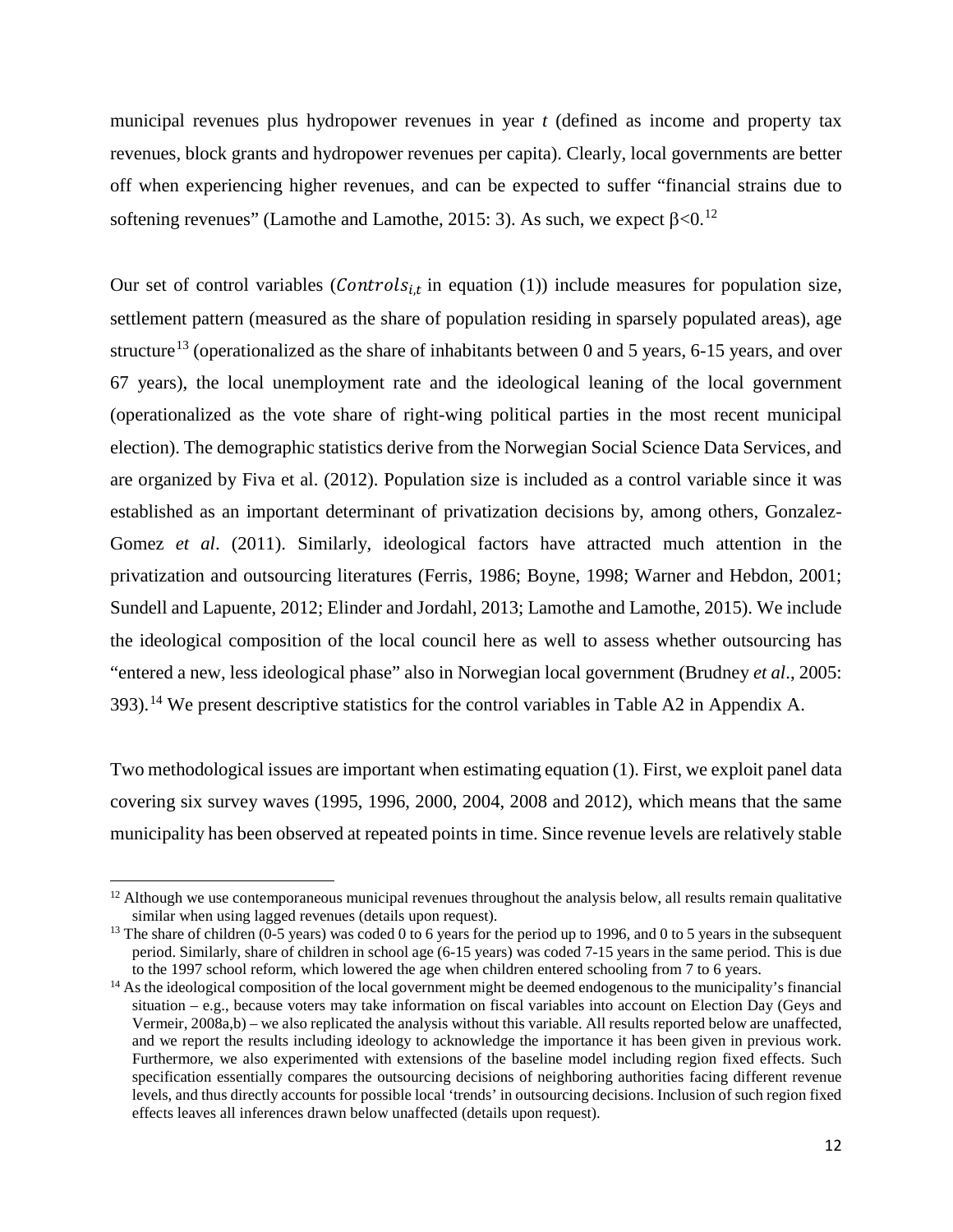over time, our baseline model specification employs random effects for municipalities. This approach allows exploiting variation within and across municipalities. Moreover, we estimate the regression models with cluster- and heteroscedasticity-robust standard errors. Second, a central concern regarding our key independent variable –  $Revenue_{i,t}$  – is that it may be endogenous. While we focus on revenues that are largely beyond the influence of local authorities (see above), we still cannot exclude that any decision to engage in outsourcing also affects the level of municipal expenditures (and, therefore, revenue requirements) (Boyne, 1998). To accommodate this endogeneity concern and achieve a stronger identification of the revenue-outsourcing relation, we rely on an instrumental variables (IV) technique.

Importantly, the validity of any IV estimation depends on the selection of appropriate instruments, since inappropriate instruments lead to inconsistent coefficient estimates and therefore cannot teach us anything about the relations of interest (Heckman, 2000; Deaton, 2010). The central assumptions underlying valid IV analysis are that the instrument is 'external' to the analysis at hand – in the sense that it is "not set of caused by the variables in the model" (Deaton, 2010: 430) – it should only affect the outcome of interest through its effect on the relevant explanatory variable (the exclusion restriction), and it should be a sufficiently strong predictor of the relevant explanatory variable (no weak instrument problem). In the main part of the analysis, the revenue variable in our model will be instrumented with hydropower-related municipal revenues (i.e. revenues obtained from the commercial property tax and the sale of electricity; see above). Below, we will show that hydropower revenues are strongly related to revenues, and we thus do not suffer from a weak instrument problem. We will also demonstrate that hydropower revenues display idiosyncratic variation mostly related to mountainous terrain, which implies that the instrument is external to local government decisions. Nonetheless, this instrument might arguably fall short in terms of satisfying the exclusion restriction, since it is hard to *a priori* exclude *any* direct influence of such revenues on outsourcing decisions. Hence, we also provide results using an alternative set of geographical instruments (i.e. share of area above 600-899 meters, 900-1199 meters and 1200 meters of higher).<sup>[15](#page-13-0)</sup> These are likewise external (because municipalities cannot influence their geographical location) and directly linked to hydropower revenues (see Figure B2 in Appendix B), but are also more credibly exogenous in the econometric sense since geography is unlikely to be

 $\overline{a}$ 

<span id="page-13-0"></span><sup>&</sup>lt;sup>15</sup> We employ the same geographical indicators as Andersen et al. (2014) (table 4).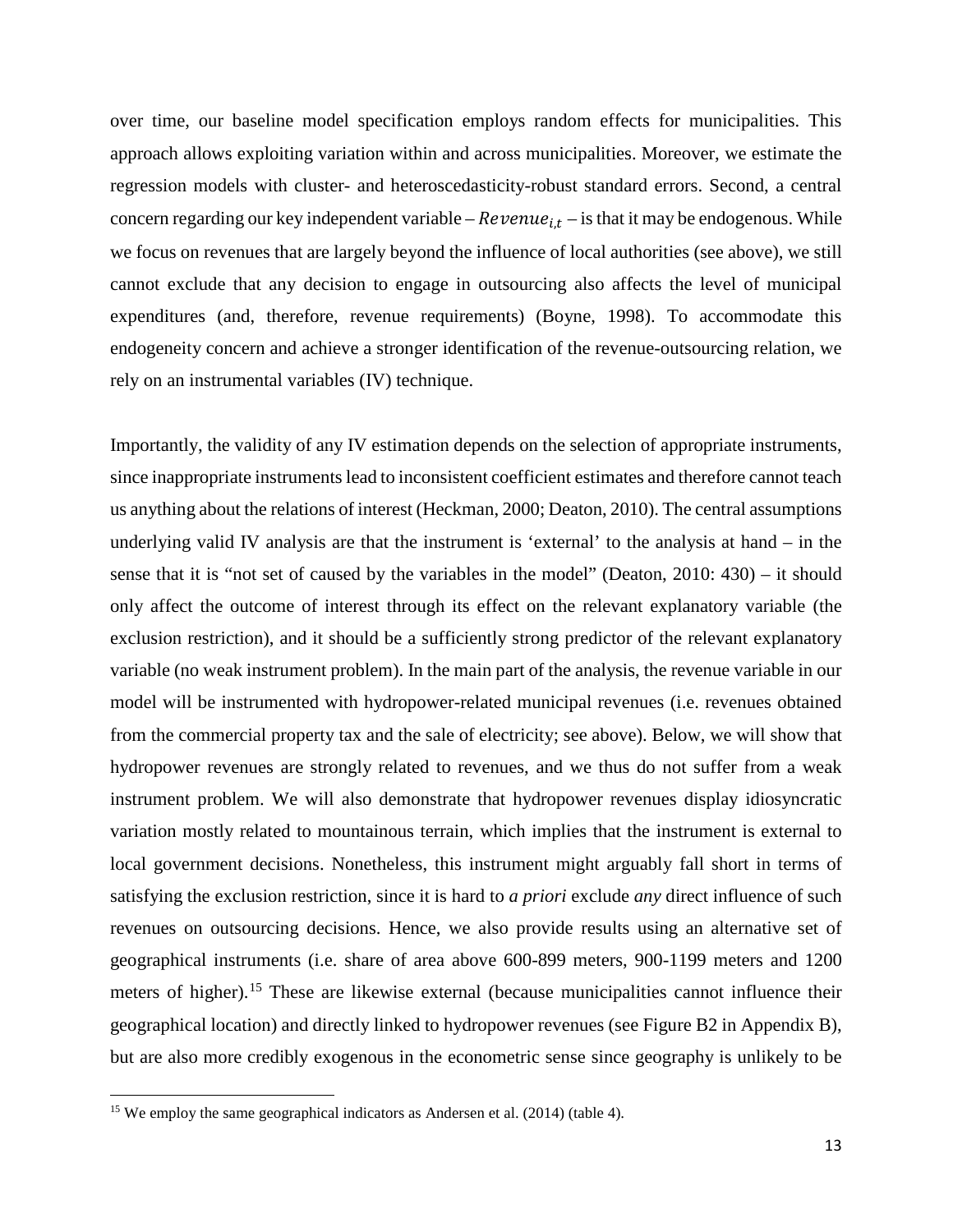correlated with the error term in the main analysis (thus satisfying the exclusion restriction). The resulting IV estimates give a stronger indication of causality compared to OLS estimates, given the assumptions invoked. Finally, we will show that a formal Hausman test comparing the OLS estimates and the IV estimates confirms that IV estimation is preferred to the (biased) OLS estimates.

#### *Main results*

 $\overline{a}$ 

Our baseline regression results using the aggregated outsourcing score across five 'infrastructure' services (i.e. garbage collection, sewage, water supply, firefighting and road maintenance) and three 'support' services (i.e. laundry, cleaning and catering) are summarized in table 2. Equivalent results for each of the eight individual services are provided in figure 1.<sup>[16](#page-14-0)</sup> In both cases, we provide two main sets of results, which are distinguished by our treatment of the central independent variable ( $Revenue_{i,t}$ ). That is, in panel I of table 2 and the left-hand panel of figure 1, we ignore its potential endogeneity and estimate a set of standard linear panel regression models (referred to as 'OLS estimates'). In panel II of table 2 and the right-hand panel of figure 1, however, we accommodate its potential endogeneity via an Instrumental Variables approach using hydropower revenues as the instrument (referred to as 'IV estimates'). Columns I and III in table 2 present a model without control variables and municipality-specific random effects, while these are included in columns II and IV (as indicated in the bottom row of table 2). To preserve space, figure 1 only reports results when including control variables and municipality-specific random effects. The key variable of interest throughout all models is *Revenues*, which estimates the relation between municipal revenues and outsourcing in infrastructure and supporting services. Note, however, that panel II in table 2 also presents the estimated relation between municipal revenues and hydropower revenues (i.e. *First stage estimates*) used to generate the predicted values of *Revenues* in the Instrumental Variables model.

# TABLE 2 ABOUT HERE FIGURE 1 ABOUT HERE

<span id="page-14-0"></span><sup>&</sup>lt;sup>16</sup> The results in table 1 and figure 1 employ the  $0 - 1$  dichotomy separating in-house provision from any form of outsourcing. Nonetheless, similar results are obtained when using a  $0 - 0.5 - 1$  scale to operationalize the three outsourcing options (detail upon request).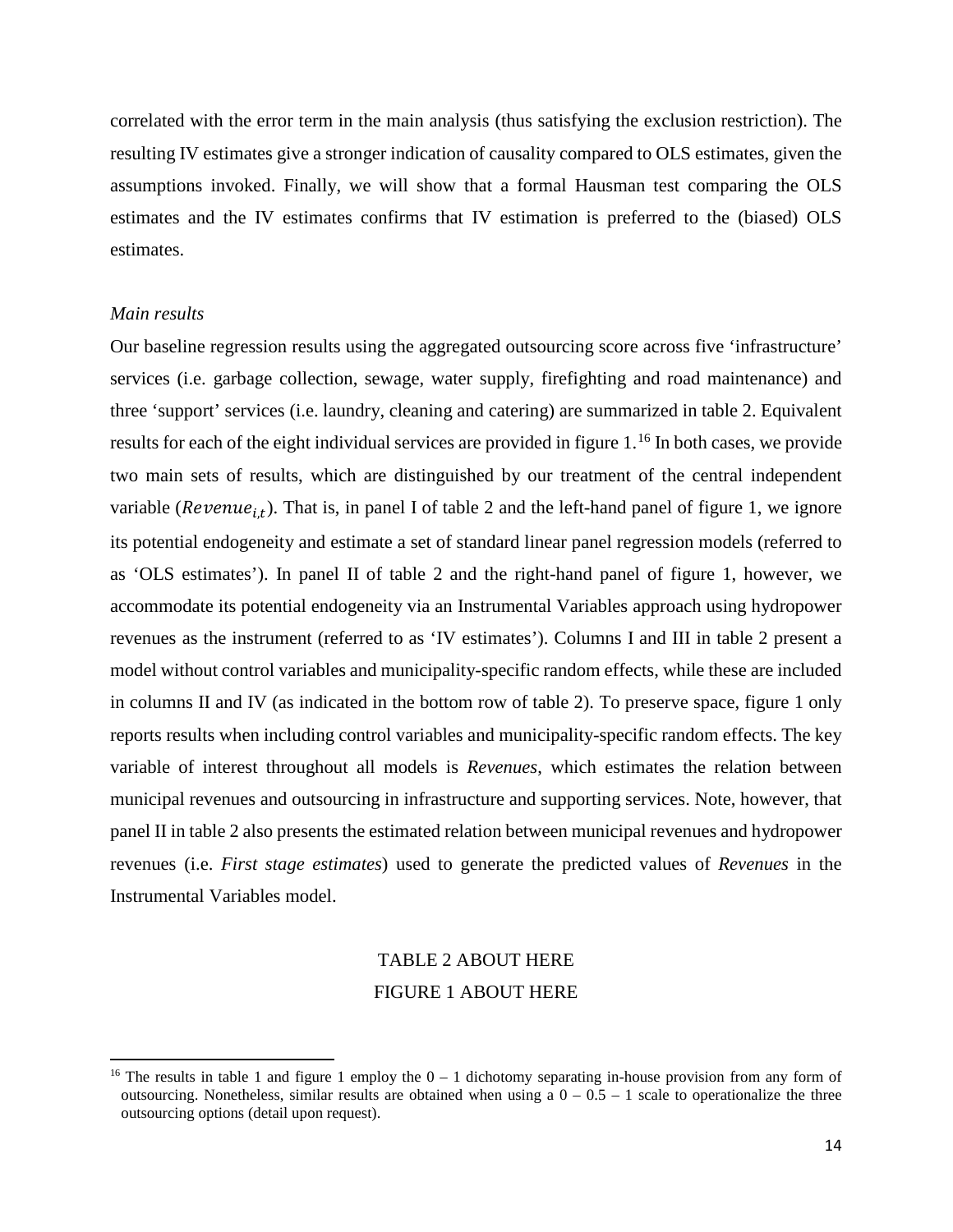The results in panel I of table 2 indicate that municipal revenues and outsourcing are negatively correlated – in line with theoretical arguments suggesting that fiscal stress increases the appeal of outsourcing options (Ferris, 1986; Boyne, 1998; Brudney *et al*., 2005; Bhatti *et al*., 2009; Zullo, 2009; Gonzalez-Gomez *et al*., 2011). Though the OLS regressions yield negative estimates in all specifications, they are not statistically significant at conventional levels. Panel II of table 2 presents IV-estimates using hydropower revenues as the instrument. The first stage results suggest that hydropower revenues are indeed an important source of revenue variation, which underlines their validity as instruments in our analysis (see also Figure B2 in Appendix B for further details). The small standard errors in the first stage regression lead to relatively high F-test statistics (well above 10), which shows that weak instruments are not a concern.

The key estimates in Panel II indicate considerably larger negative effects of revenues on the outsourcing decision. The negative revenue-outsourcing relation is always statistically significant at the 95% confidence level or better. This finding arises both for infrastructure and support services. In terms of effect size, a one standard deviation in revenues (0.43 measured on the logarithmic scale) implies that 0.18 infrastructure services will no longer be outsourced. A similar effects size is obtained also for support services. A shift from the  $5<sup>th</sup>$  percentile in the revenue distribution (on average: 16.020 NOK per capita) to the  $95<sup>th</sup>$  percentile (on average: 58.274 NOK per capita) is linked to a decrease in the level of outsourcing for both the infrastructure and support area by about 0.58 services. Consequently, if we consider the combined impact on infrastructure and support services, we would expect such a revenue increase to induce one additional service to be provided in-house.

In close analogue to the results reported in table 2, figure 1 indicates that the large majority of coefficient estimates for the eight individual services are negative. The OLS-estimates are again relatively small and mostly insignificant. However, once we account for the endogeneity of municipal revenues, all coefficient estimates are negative and statistically significant at conventional levels for all services except road maintenance, firefighting and (though only marginally) laundry services. Overall, table 2 and figure 1 thus provide clear evidence that revenue shocks indeed lead to changes in the level of outsourcing of Norwegian local governments.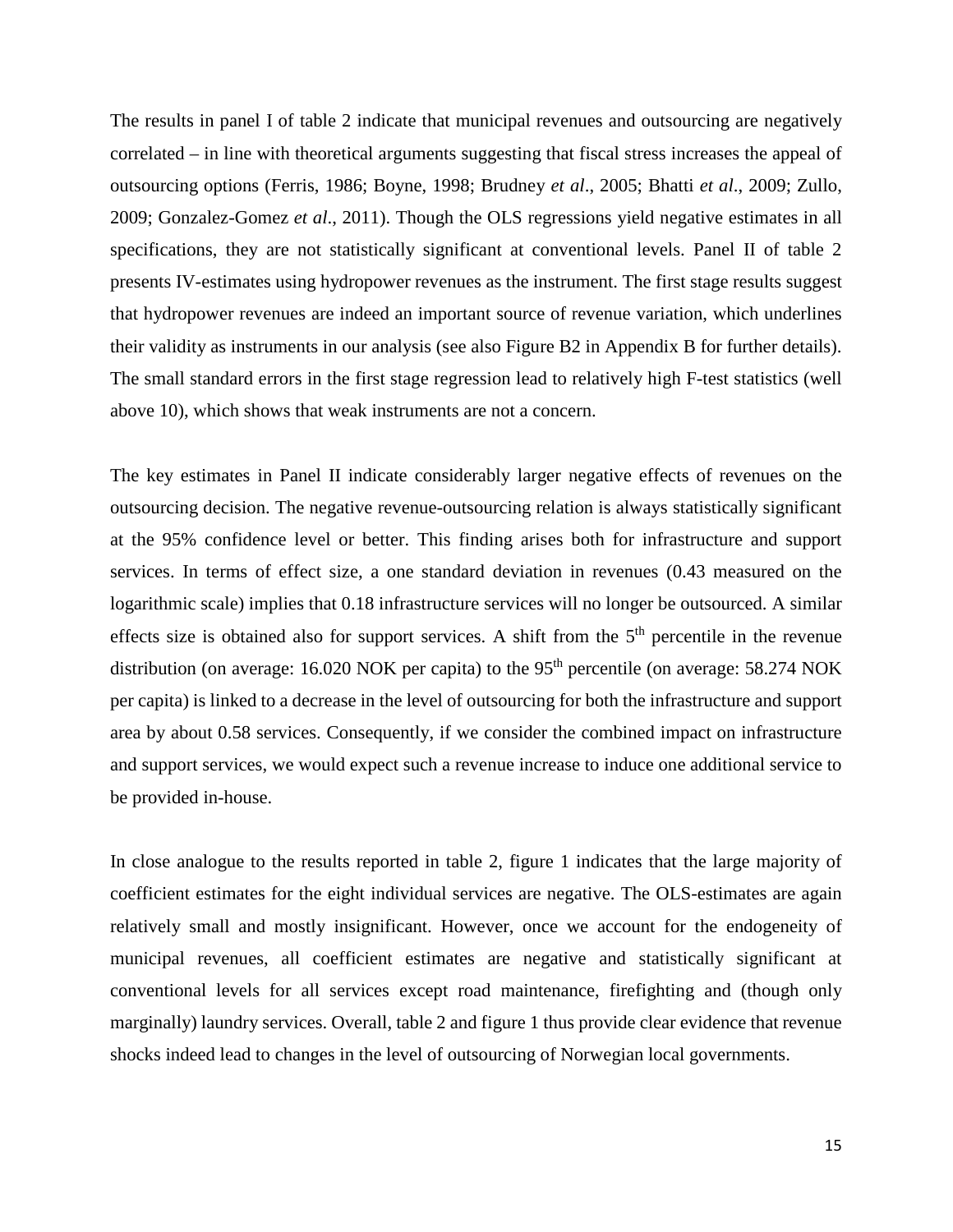#### *Robustness checks*

We subjected the results presented in table 2 to several robustness checks. First, all models have been re-estimated excluding seven municipalities with a total population size below 400 inhabitants or above 90.000 inhabitants. These seven municipalities are obvious outliers in terms of population size in the Norwegian landscape. Their exclusion does not affect the qualitative findings on the revenue-outsourcing relation reported above (details upon request), such that our results are not driven by the few extremely small or large Norwegian municipalities. Second, not all surveys include the exact same set of public services. Specifically, information for all infrastructure services included in our infrastructure index is only available for the 2004-2012 period, while the information for all support services included in our support index is complete for the 1995-2004 period. We have therefore re-estimated models I through VIII for the time periods allowing us to construct the outsourcing indices using a balanced set of public services. The estimates from these more restricted time periods are comparable to those presented in table 2 (details upon request).

Finally, to illustrate that our results are not merely an artefact of the empirical approach employed, we also estimated a series of 'reduced-form' regression models that include hydropower revenues directly as the central explanatory variable in equation (1). The detailed results are illustrated in figure B3 in appendix B, which has the same format as figure 1 for ease of interpretation. The results strongly corroborate the negative revenue-outsourcing relation even when using the random effects panel models. Although hydropower revenues are beyond local governments' control, they might not be fully exogenous in an econometric sense (see above). Consequently, we experimented with an instrumental variables approach where terrain characteristics act as instrument variables for hydropower revenues (share of area above 600-899 meters, 900-1199 meters and 1200 meters of higher). The results again largely confirm the negative revenue-outsourcing relation. Still, as terrain characteristics clearly do not change over time, we lose some cross-temporal information in these estimates, which might explain the somewhat weaker results for support services in these models.

### Conclusion

In this paper, we evaluated whether revenue scarcity – as an indicator of fiscal stress – induces government outsourcing. In contrast to previous studies, we exploit arguably exogenous variation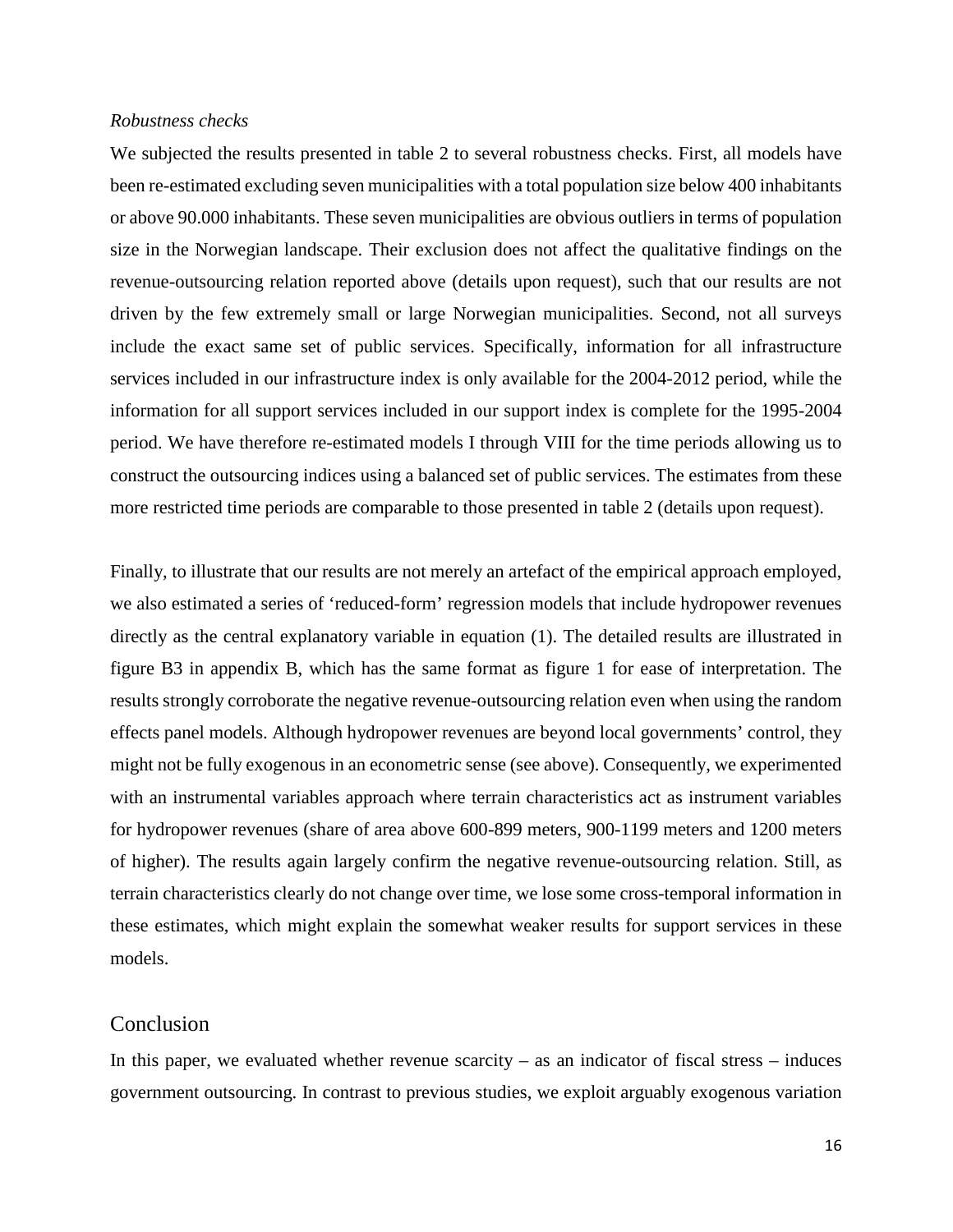in local government revenues across both time and space deriving from the presence of hydropower plants within municipal boundaries, which allows stronger identification of revenue effects on outsourcing decisions (for a similar approach in different settings, see Hægeland *et al*., 2012; Andersen *et al*., 2014; Borge *et al*., 2015). Evidently, since we do not trace the process of change in every single municipality, there is always the possibility that other changes and reforms in the same period are important to explain developments towards – or away from – outsourcing over time. Yet, by exploiting exogenous sources of variation in municipal revenues, we can attribute some changes in outsourcing to these revenue differences. This clearly does not imply that other elements do not matter for local governments' outsourcing decisions. Any observed effects in our analysis should thus best be viewed as existing independent of any such effects.

Our main findings indicate that financial strains due to a *decrease* in local government revenues indeed is associated with *more* outsourcing (and vice versa). Given the assumptions invoked in IV estimates, these findings provide a strong indication of causality compared to earlier work based on cross-sectional data or endogenous revenue sources. Municipalities collecting substantial revenues from hydropower facilities access this natural resource to maintain in-house service provision. There is only weak evidence that this finding differs across infrastructure and support services. Clearly, our analysis and identification strategy are specific to the Norwegian setting, which might induce concerns about the general nature of our results. Yet, our empirical approach allows us to infer much more about the underlying theoretical connection between fiscal stress and outsourcing relative to existing cross-sectional studies relying on endogenous revenue variables. This implies that our findings on the hypothesized revenue-outsourcing relation can be generalized to the theoretical level, although it clearly remains important to subject this proposition to further empirical scrutiny in other settings.

Our findings not only provide an important contribution to the literature on local-level outsourcing decisions, but gain additional relevance from recent findings linking government outsourcing decisions to the subsequent shedding of public services (Lamothe and Lamothe, 2015). Although these authors fail to find a direct effect of indicators of fiscal stress on the decision to stop service provision, our results suggest there may well be an important indirect effect. That is, to the extent that fiscal stress induce increased outsourcing, it may increase the likelihood that the service is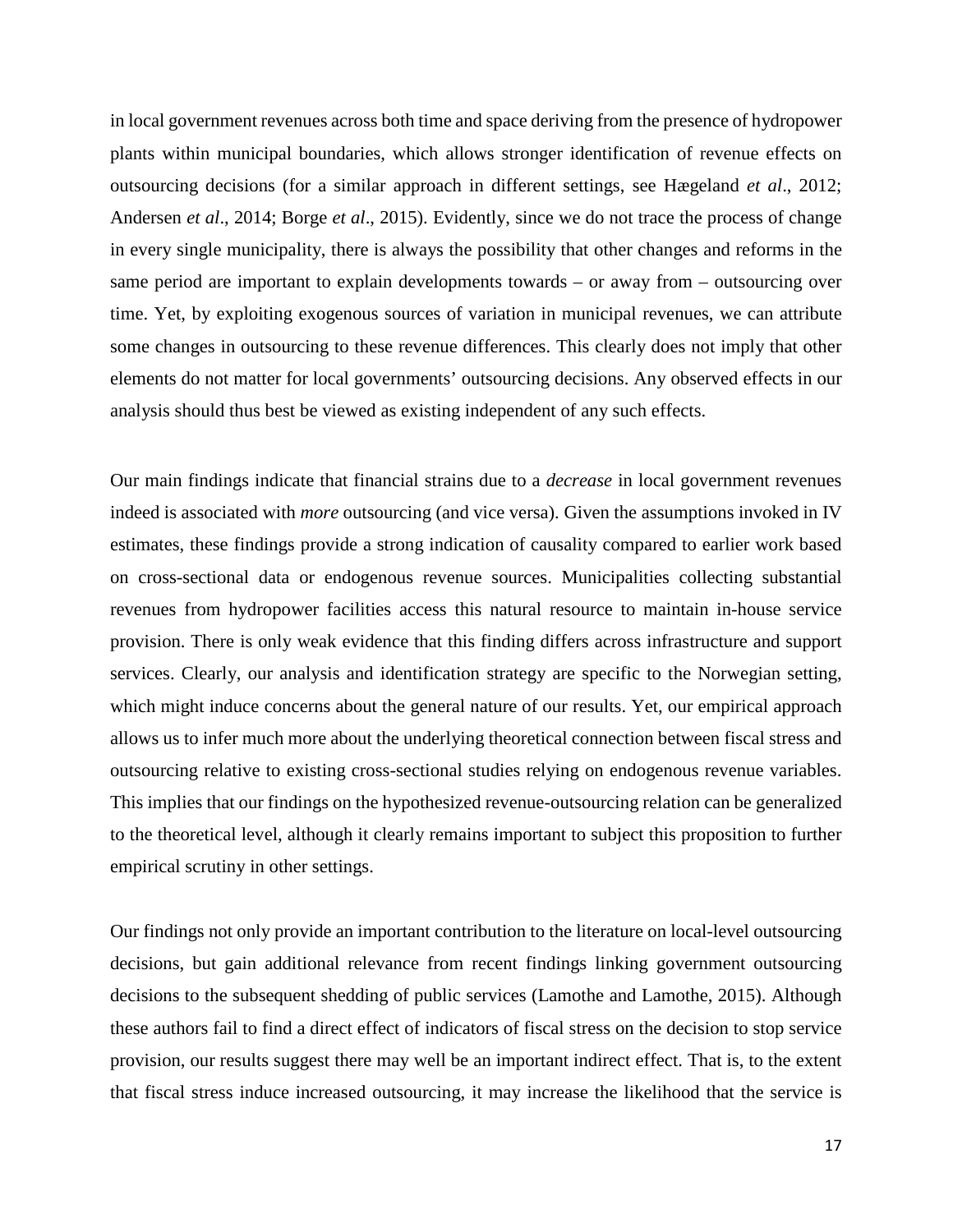shed completely in the future (Lamothe and Lamothe, 2015). To improve our understanding of the *processes* driving who chooses which form of service provision (and why), the potential existence of such gradual, dynamic developments in the institutional framework of public authorities' service provision presents an important avenue for future research.

Finally, our analysis contributes to the methodological development of public administration research. Empirical studies in public administration could, in our opinion, benefit from a more explicit discussion of (the requirements required for assessing) causal effects. Public administration is a field where we both attempt to describe and understand patterns of institutional variation and change, and analyze how organizational shifts affect public policies. Much empirical evidence, however, relies on cross-sectional dataset or derives from correlating various responses obtained from survey questionnaires. Whether such analyses allow strong (causal) inferences is questionable, and we believe that causality issues should be addressed more carefully in future work. Indeed, greater awareness of – and transparency about – whether and when observed relationships are indeed causal, provides a way to learn more the relations of interest.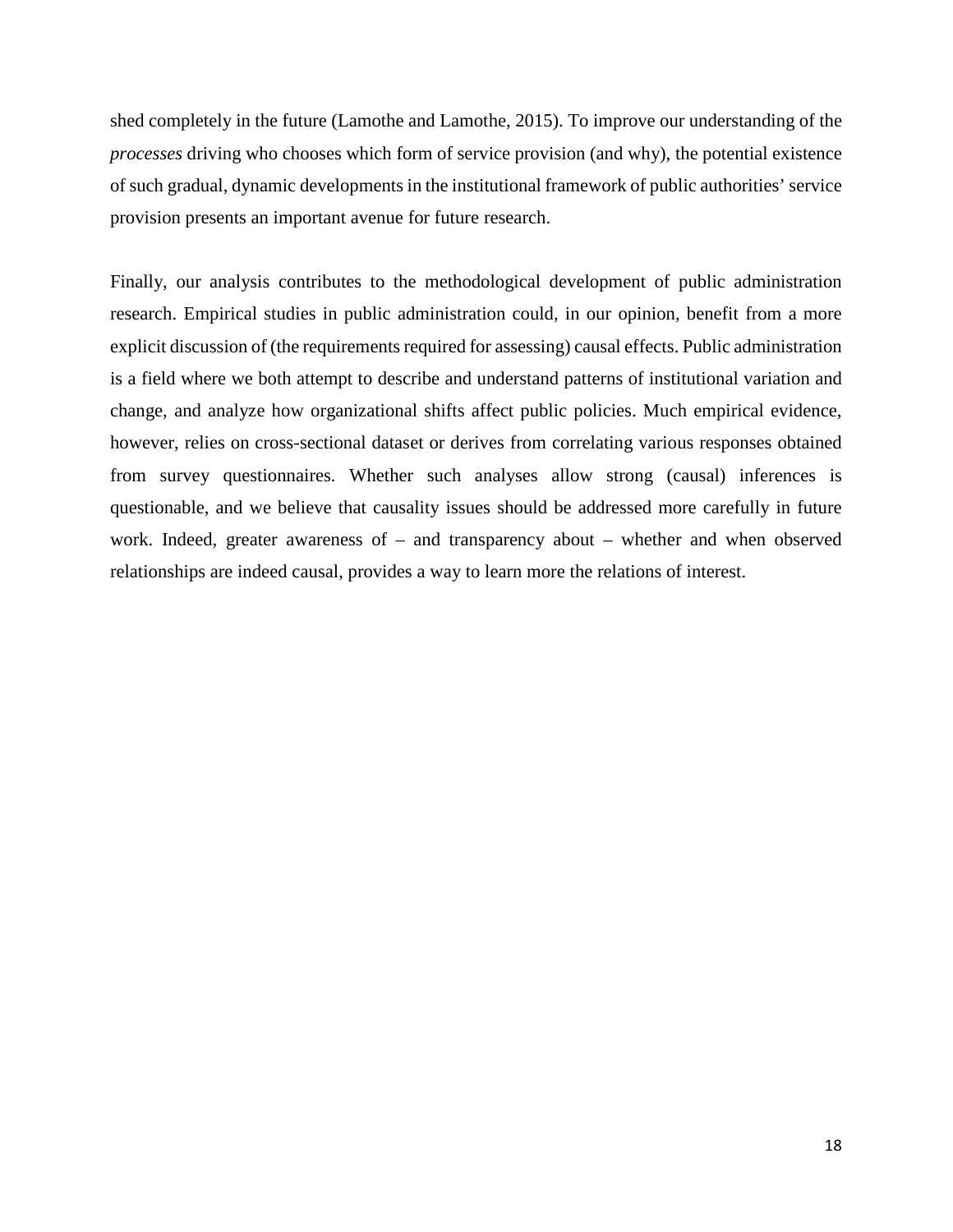# References

- Andersen, J.J., J.H. Fiva and G.J. Natvik. 2014. Voting When the Stakes are High. *Journal of Public Economics*, 110: 157-166.
- Andersson, F. and H. Jordahl. 2011. Outsourcing Public Services: Ownership, Competition, Quality and Contracting. *IFN Working Paper* nr. 874.
- Bakker, K. 1992. From State to Market? Water Mercantilizacion in Spain. *Environment and Planning A* 34(5): 769-790.
- Bel, G. and X. Fageda. 2007. Why do Local Governments Privatise Public Services? A Survey of Empirical Studies. *Local Government Studies* 33(4): 517-534.
- Bel, G. and X. Fageda. 2009. Factors Explaining Local Privatization: A Meta-Regression Analysis. *Public Choice* 139: 105-119.
- Bel, G. and M.E. Warner. 2015. Inter-municipal Cooperation and Costs: Expectations and Evidence. *Public Administration* 93(1): 52-67.
- Bhatti, Y., A. Leth Olsen and L. Holm Pedersen. 2009. The Effect of Administrative Professionals on Contracting Out. *Governance* 22(1): 212-137.
- Borge, L.-E., P. Parmer and R. Torvik. 2015. Local Natural Resource Curse. *Journal of Public Economics* 131: 101-114.
- Boyne, G.A. (1998). The determinants of variations in local service contracting: Garbage in, garbage out? *Urban Affairs Review* 34(1): 150-163.
- Brudney, J.L., S. Fernandez, J.E. Ryu and D.S. Wright. 2005. Exploring and Explaining Contracting Out: Patterns among the American States. *Journal of Public Administration Research and Theory* 15(3): 393-419.
- Cancela, J. and B. Geys. 2016. Explaining Voter Turnout: A Meta-Analysis of National and Subnational Elections. *Electoral Studies* forthcoming.
- Coase, R.H. 1937. The Nature of the Firm. *Economica* 4: 386-405.
- Deaton, A. 2010. Instruments, Randomization and Learning about Development. *Journal of Economic Literature* 48(June): 424-455.
- Domberger, S. and P. Jensen. 1997. Contracting Out by the Public Sector: Theory, Evidence and Prospects. *Oxford Review of Economic Policy* 13: 67-78.
- Elinder, M. and H. Jordahl. 2013. Political Preferences and Public Sector Outsourcing. *European Journal of Political Economy* 30: 43-57.
- Ferris, J. 1986. The Decision to Contract Out: An Empirical Analysis. *Urban Affairs Review*. 22(2): 289-311.
- Fiva, J.H., A. Halse and G.J Natvik. 2012. Local government dataset. Available at [www.jon.fiva.no/data.htm.](http://www.jon.fiva.no/data.htm)
- Geys, B. 2006a. 'Rational' Theories of Voter Turnout: A Review, *Political Studies Review* 4(1): 16-35.
- Geys, B. 2006b. Explaining Voter Turnout: A Review of Aggregate-Level Research, *Electoral Studies* 25(4): 637-663.
- Geys B. and J. Vermeir. 2008a. Taxation and Presidential Approval: Separate Effects from Tax Burden and Tax Structure Turbulence? *Public Choice* 135(3-4): 301-317.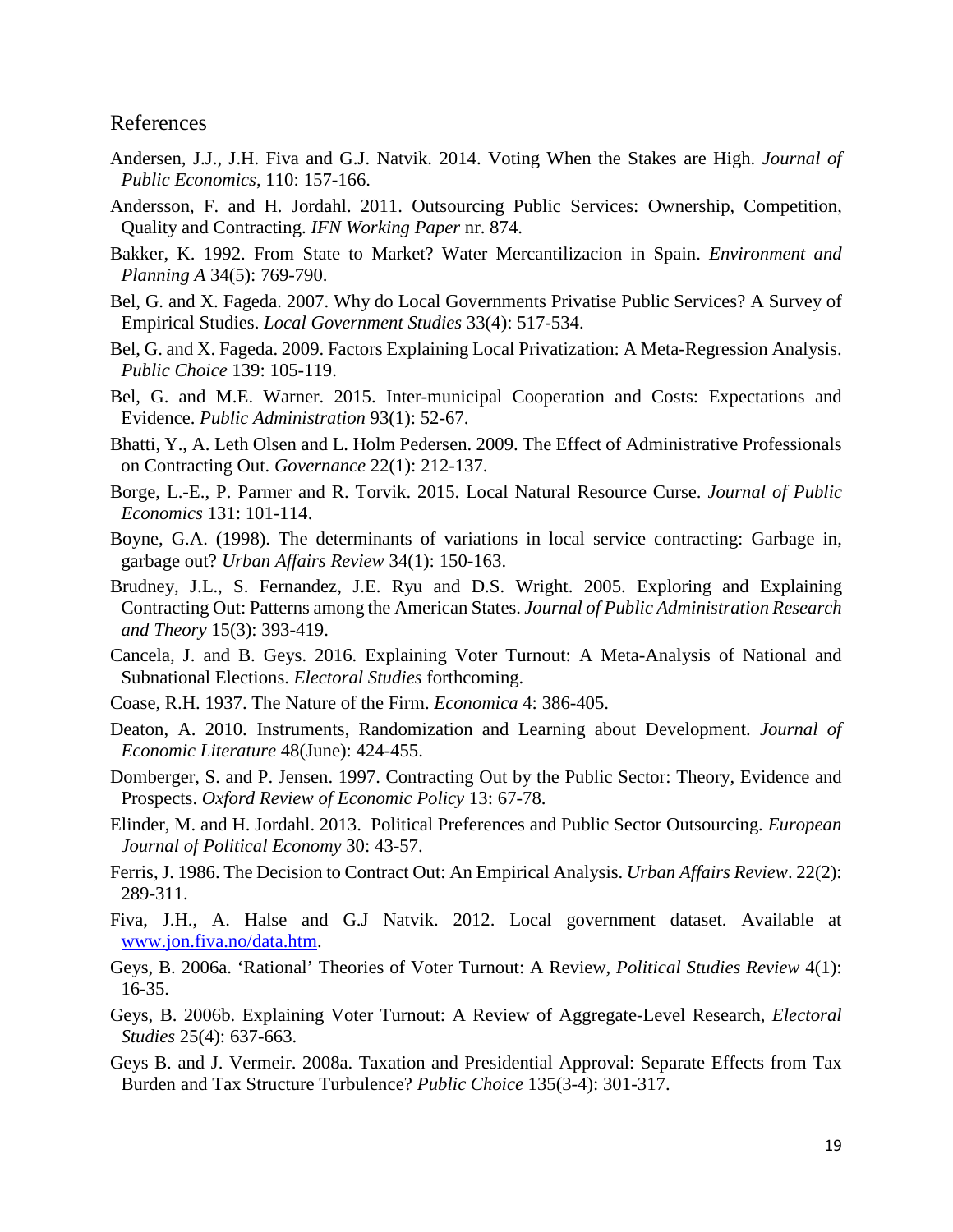- Geys B. and J. Vermeir. 2008b. The Political Cost of Taxation: New Evidence from German Popularity Ratings. *Electoral Studies* 27(4): 633-648.
- Gonzalez-Gomez, F., A.J. Picazo-Tadeo and J. Guardiola. 2011. Why do Local Governments Privatize the Provision of Water Services? Empirical Evidence from Spain. *Public Administration* 89(2): 471-492.
- Heckman, J.J. 2000. Causal Parameters and Policy Analysis in Economics: A Twentieth Century Retrospective. *Quarterly Journal of Economics* 115(1): 45-97.
- Hefetz, A. and M.E. Warner. 2012. Contracting or Public Delivery? The Importance of Service, market, and management Characteristics. *Journal of Public Administration Research and Theory* 22(2): 289-317.
- Hægeland, T., O. Raaum, and K.G. Salvanes. 2012. Pennies from heaven? Using exogenous tax variation to identify effects of school resources on pupil achievement. *Economics of Education Review*, 31: 601-614.
- Klaas, B.S., J.M. Clendon and T.W. Gainey. 1999. HR Outsourcing and its Impact: The Role of Transaction Costs. *Personnel Psychology*, 52(1): 113-136.
- Lamothe, S. and M. Lamothe. 2015. Service Shedding in Local Government: Why do they do it? *Journal of Public Administration and Theory*. Forthcoming. Doi: 10.1093/jopart/muv012.
- Moore, S. 1987. Contracting Out: A Painless Alternative to the Budget Cutter's Knife. *Proceedings of the Academy of Political Science* 36(3): 60-73.
- Pallesen, T. 2004. A Political Perspective on Contracting Out: The Politics of Good Times. Experiences from Danish Local Governments. *Governance* 17(4): 573-587.
- Pallesen, T. 2006. The Politics of Contracting Out in School Districts: The Case of Washington State. *State and Local Government Review* 38: 34-40.
- Rho, E. 2013. Contracting Revisited: Determinants and Consequences of Contracting Out for Public Education Services. *Public Administration Review* 73(2): 327-337.
- Sundell, A. and V. Lapuente. 2012. Adam Smith or Machiavelli? Political Incentives for Contracting Out Local Public Services. *Public Choice* 153: 469-485.
- Warner, M.E. and R. Hebdon. 2001. Local Government Restructuring: Privatisation and its Alternatives. *Journal of Policy Analysis and Management* 20(2): 315-336.
- Williamson, O.E. 1981. The Economics of Organization: The Transaction Cost Approach. *American Journal of Sociology* 87(3): 548-577.
- Williamson, O.E. 1996. *The Mechanisms of Governance*. New York: Oxford University Press.
- Zullo, R. 2009. Does Fiscal Stress Induce Privatization? Correlates of Private and Intermunicipal Contracting, 1992-2002. *Governance* 22(3): 459-481.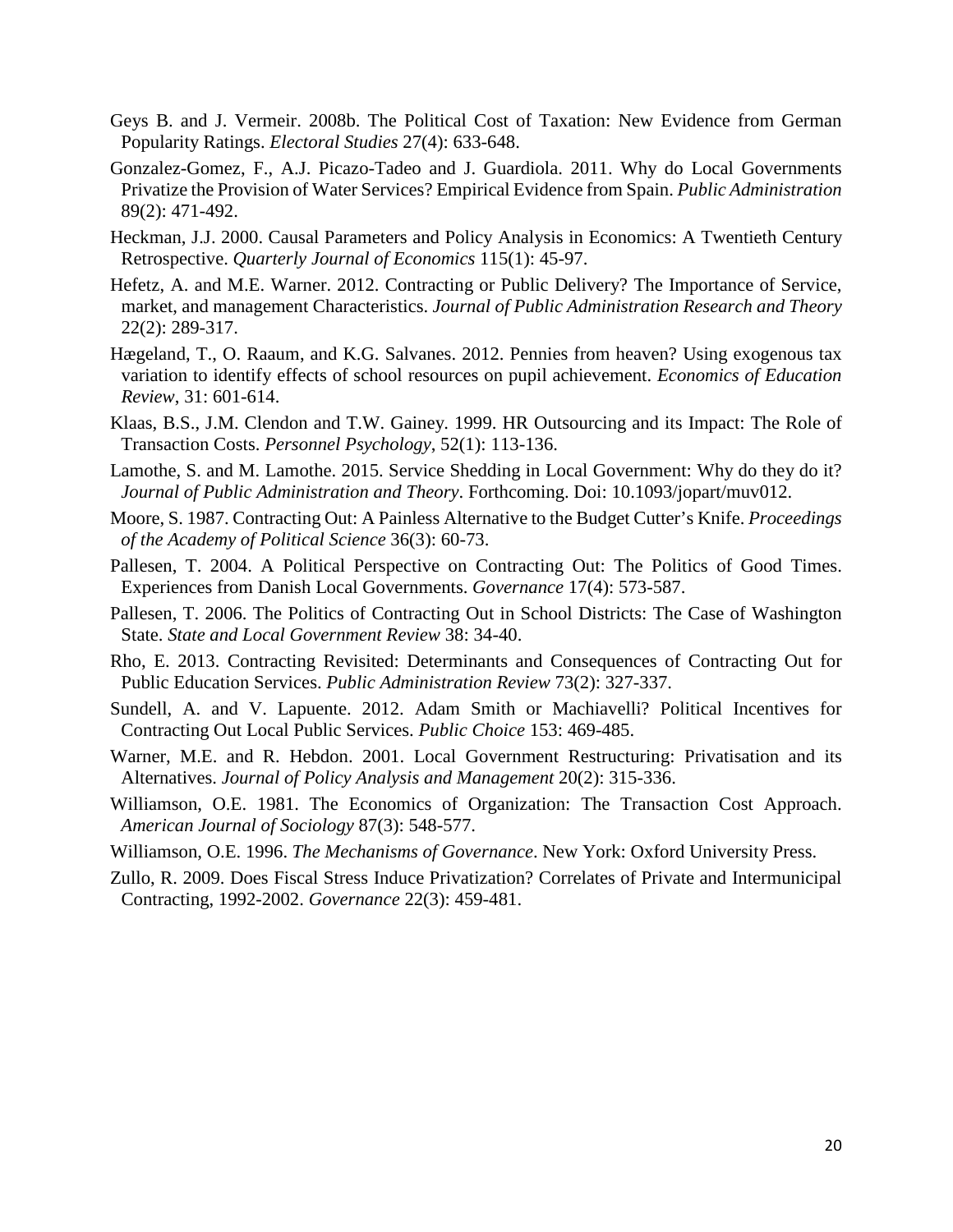| <b>Panel I: Hydropower revenues</b> |                  |                        |                   |                                      |       |  |  |  |  |
|-------------------------------------|------------------|------------------------|-------------------|--------------------------------------|-------|--|--|--|--|
| Year                                | Free<br>revenues | Hydropower<br>revenues | Property<br>taxes | Revenues from<br>hydropower<br>sales | (N)   |  |  |  |  |
|                                     | (1)              | (2)                    | (3)               | (4)                                  |       |  |  |  |  |
| 1995                                | 19.73            | 1.024                  | 1.007             | 0.0167                               | (422) |  |  |  |  |
| 1996                                | 20.02            | 1.035                  | 1.017             | 0.0183                               | (428) |  |  |  |  |
| 2000                                | 25.57            | 1.165                  | 1.142             | 0.0226                               | (429) |  |  |  |  |
| 2004                                | 31.04            | 1.069                  | 1.040             | 0.0296                               | (428) |  |  |  |  |
| 2008                                | 37.19            | 2.346                  | 2.282             | 0.0585                               | (424) |  |  |  |  |
| 2012                                | 52.31            | 2.691                  | 2.624             | 0.0657                               | (419) |  |  |  |  |
|                                     |                  |                        |                   |                                      |       |  |  |  |  |
| Panel II: Hydropower revenue share  |                  |                        |                   |                                      |       |  |  |  |  |
|                                     | Mean             | St.dev.                | Min               | Max                                  | (N)   |  |  |  |  |
| Overall                             | 3.71             | 7.88                   | $\overline{0}$    | 76.16                                | 2502  |  |  |  |  |
| Between                             |                  | 7.51                   | $\overline{0}$    | 49.43                                | 426   |  |  |  |  |

#### Table 1: Municipal hydropower revenues

Note: Panel I presents four revenue indicators per capita in current prices. Free revenues (1) comprises income tax revenues, property tax revenues, central government block grants and hydropower revenues. Hydropower revenues (2) is the sum of commercial property taxes (3) and revenues from sales of licensed hydropower production (4). Data on total property tax revenues (i.e. the sum of residential and commercial taxes) are available for the entire period, while data for commercial property tax revenues are available only from 2007 onwards (see Fiva *et al*., 2012). We therefore estimate the ratio of commercial property taxes in total property taxes based on data for 2010, and assume that the municipality-specific property tax ratio is constant over time (which allows us to estimate commercial property taxes for the entire period). Note that this assumption holds trivially for municipalities without (residential) property taxes, but appears credible also for municipalities with both types of property taxes since only few municipalities change the tax *rates* over time. Panel II illustrates the overall variation in the share of hydropower revenues for all municipalities and years ('overall'), and also decomposes the standard deviation into between and within components.

Within 2.45 -21.11 37.66 5.87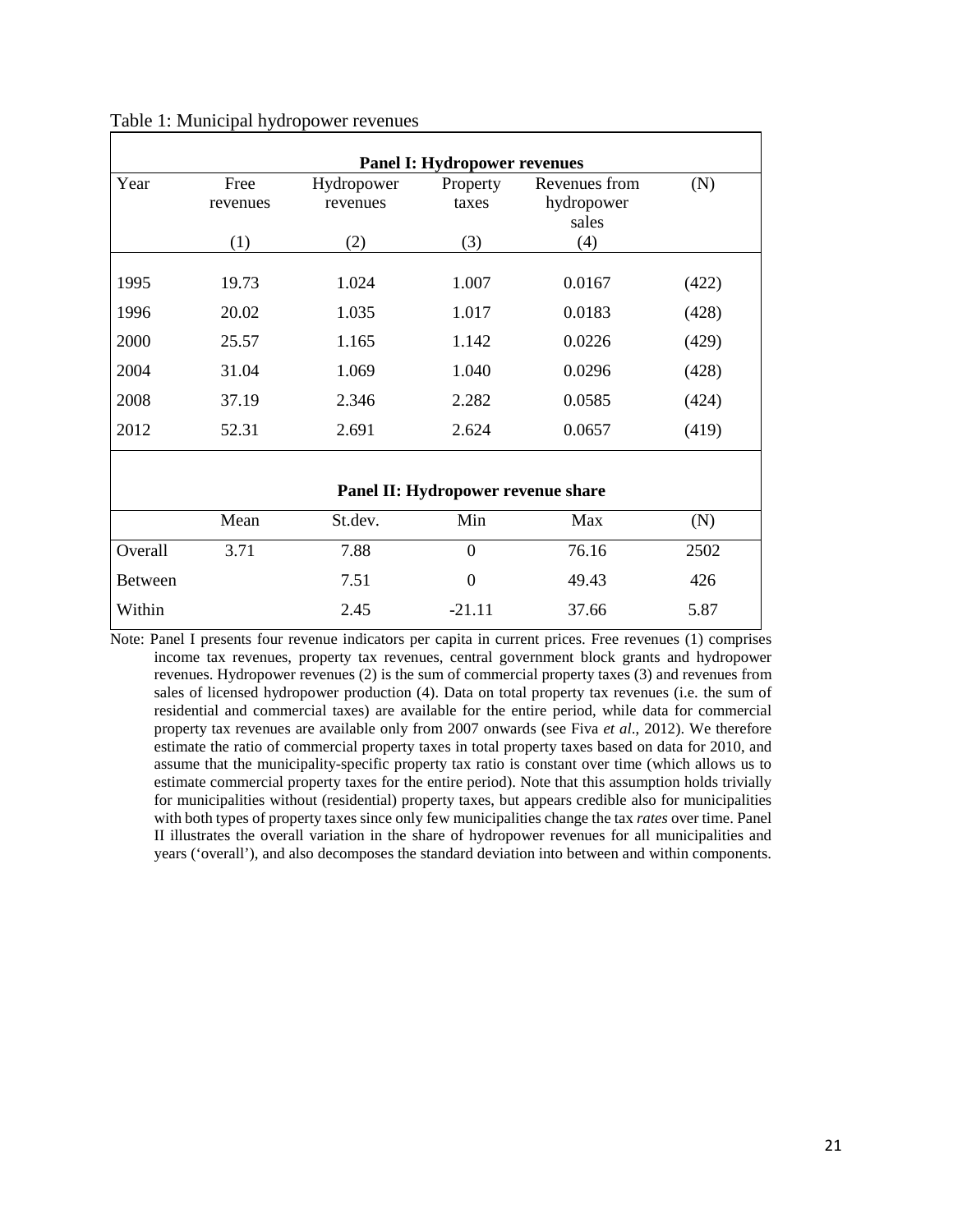|                       |                               | Infrastructure index | Supporting services index |                |  |  |
|-----------------------|-------------------------------|----------------------|---------------------------|----------------|--|--|
|                       | <b>Panel I: OLS estimates</b> |                      |                           |                |  |  |
|                       |                               | $\mathbf{I}$         | III                       | IV             |  |  |
| Revenues (log)        | $-0.074***$                   | $-0.040$             | $-0.036$                  | $-0.0053$      |  |  |
|                       | (0.020)                       | (0.026)              | (0.027)                   | (0.044)        |  |  |
| $N$ (obs)             | 1777                          | 1775                 | 1701                      | 1699           |  |  |
| N (municipalities)    | 433                           | 433                  | 431                       | 431            |  |  |
| R-Squared:            |                               |                      |                           |                |  |  |
| Within                | 0.257                         | 0.257                | 0.284                     | 0.287<br>0.095 |  |  |
| <b>Between</b>        | 0.123                         | 0.157                | 0.081                     |                |  |  |
| Overall               | 0.206                         | 0.217                | 0.199                     | 0.209          |  |  |
|                       | <b>Panel II: IV estimates</b> |                      |                           |                |  |  |
|                       | $\mathbf{V}$                  | VI                   | VII                       | <b>VIII</b>    |  |  |
| Revenues (log)        | $-0.312***$                   | $-0.416***$          | $-0.244***$               | $-0.428***$    |  |  |
|                       | (0.075)                       | (0.121)              | (0.092)                   | (0.157)        |  |  |
| First stage estimates | $0.0256***$                   | $0.0156***$          | $0.0259***$               | $0.0160***$    |  |  |
| [hydropower           | (0.0036)                      | (0.0024)             | (0.0036)                  | (0.0024)       |  |  |
| revenues (log)]       |                               |                      |                           |                |  |  |
| $N$ (obs)             | 1743                          | 1741                 | 1671                      | 1669           |  |  |
| N (municipalities)    | 433                           | 433                  | 422                       | 422            |  |  |
| R-Squared:            |                               |                      |                           |                |  |  |
| Within                | 0.245                         | 0.231                | 0.282                     | 0.277          |  |  |
| <b>Between</b>        | 0.067                         | 0.077                | 0.044                     | 0.029          |  |  |
| Overall               | 0.158                         | 0.159                | 0.172                     | 0.159          |  |  |
| F-test statistic for  | 50.83                         | 40.83                | 50.69                     | 41.34          |  |  |
| weak instruments      |                               |                      |                           |                |  |  |
| Covariates            | No                            | Yes                  | N <sub>o</sub>            | Yes            |  |  |
| Year fixed effects    | Yes                           | Yes                  | Yes                       | Yes            |  |  |
| Mun. random effects   | N <sub>o</sub>                | Yes                  | No                        | Yes            |  |  |

## Table 2: Baseline regression results

Note: The table displays estimates for (log) municipal revenue on outsourcing in infrastructure and supporting services. The response variables are measured as average scores of the relevant sub-indexes that capture outsourcing in each service sector (see main text). The regression models include the following covariates: population size (log), settlement pattern, the age structure of the municipal population and share of electorate voting for the right-wing political parties. Panel I contains OLS estimates, whereas panel II displays IV estimates that employ hydropower revenues (per capita, log-scale) as instrument variable. The models include municipality random effects, and the standard errors are also clustered at the municipality level. \*\*\* statistically significant at 0.1%, \*\* at 1% and \* at 5% (two-tailed tests).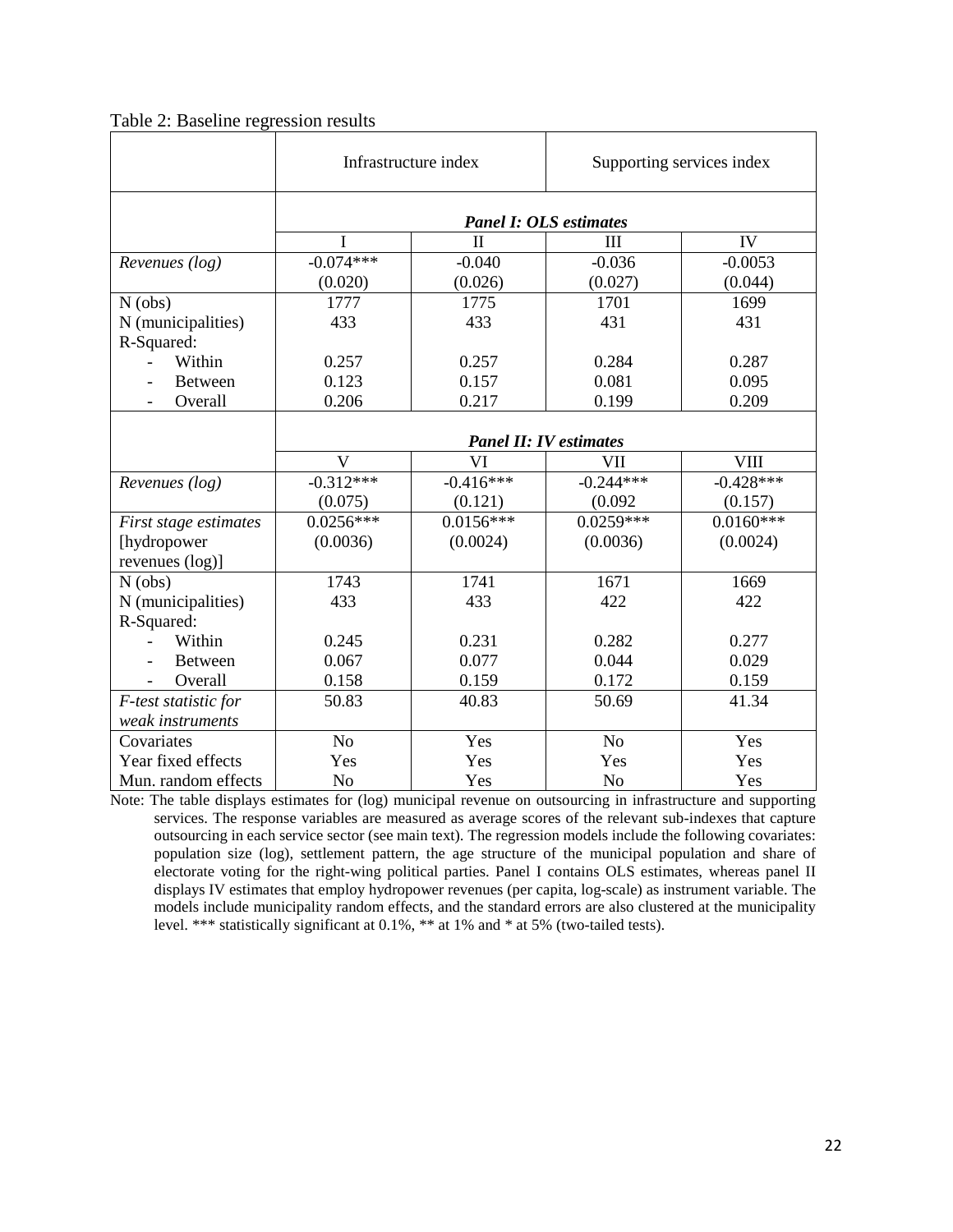

Figure 1. The revenue impact on government outsourcing

Note: Coefficient estimates derive from the baseline regression model (1), and are presented with 95% confidence levels.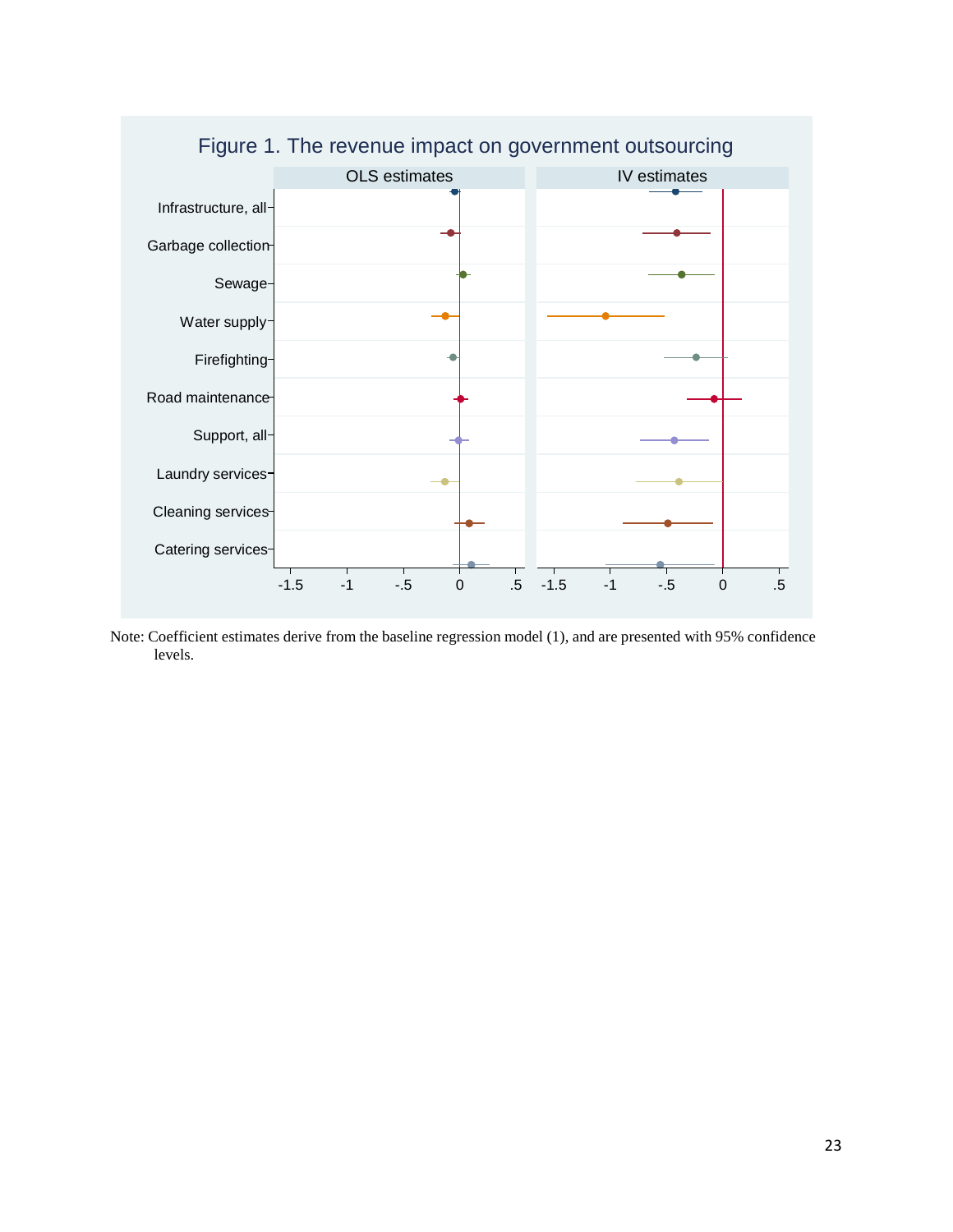## **Appendix A: Descriptive statistics**

|       | <b>Panel I: Infrastructure services</b> |                       |                   |                 |                   |                     |        |  |  |
|-------|-----------------------------------------|-----------------------|-------------------|-----------------|-------------------|---------------------|--------|--|--|
| Year  | Infrastructure<br>services              | Garbage<br>collection | Sewage            | Water<br>supply | Fire-<br>fighting | Road<br>maintenance | (N)    |  |  |
| 1995  | 0.715                                   | 0.535                 | $\mathbf{1}$      | 0.360           | $\mathbf{1}$      | $\mathbf{1}$        | (333)  |  |  |
| 1996  | 0.745                                   | 0.652                 | $\mathbf{1}$      | 0.281           | $\mathbf{1}$      | $\mathbf{1}$        | (363)  |  |  |
| 2000  | 0.739                                   | 0.940                 | $\mathbf{1}$      | 0.326           | $\mathbf{1}$      | 0.648               | (361)  |  |  |
| 2004  | 0.568                                   | 0.956                 | 0.516             | 0.558           | 0.588             | 0.831               | (310)  |  |  |
| 2008  | 0.547                                   | 0.984                 | 0.397             | 0.462           | 0.608             | 0.870               | (320)  |  |  |
| 2012  | 0.512                                   | 0.986                 | 0.766             | 0.783           | 0.867             | 0.909               | (121)  |  |  |
| Total | 0.657                                   | 0.842                 | 0.780             | 0.461           | 0.844             | 0.876               | (1808) |  |  |
|       | <b>Panel II: Supporting services</b>    |                       |                   |                 |                   |                     |        |  |  |
| Year  | Supporting<br>services                  | Laundry<br>services   | Cleaning services |                 | Catering services |                     | (N)    |  |  |
| 1995  | 0.286                                   | 0.488                 |                   | 0.272           |                   | 0.621               | (325)  |  |  |
| 1996  | 0.282                                   | 0.477                 |                   | 0.187           |                   | 0.525               | (365)  |  |  |
| 2000  | 0.171                                   | 0.391                 |                   | 0.200           |                   | 0.356               | (359)  |  |  |
| 2004  | 0.325                                   | 0.692                 |                   | 0.500           |                   | 0.678               | (241)  |  |  |
| 2008  | 0.504                                   | $\mathbf{1}$          |                   | 0.378           |                   | 0.517               | (320)  |  |  |
| 2012  | 0.501                                   | 1                     |                   | 0.764           |                   | 0.813               | (121)  |  |  |
| Total | 0.322                                   | 0.674                 |                   | 0.383           |                   | 0.585               | (1731) |  |  |

Table A1. Descriptive statistics for local government outsourcing (Averages)

Note: Each of the services has been coded 0 if it is provided in-house, and 1 if it is outsourced (which includes a company owned by the municipality, an inter-municipal company or a privately owned company). The aggregate infrastructure and supporting services indicators are operationalized as the share of services outsourced. If all services within a service type are missing, the aggregate indicator is coded missing. Otherwise, missing is coded 0 (in house provision). Note that the number of observations in 2012 is considerably lower  $(N=121)$  despite a relatively high response rate to the survey in that year  $(82%)$ . This is due to the fact that many municipalities failed to fill out the relevant question on organizational choices. For further documentation, see "Kommunal Organisering 2012" (table 5.2), available in Norwegian at <http://www.nibr.no/filer/2012-21.pdf>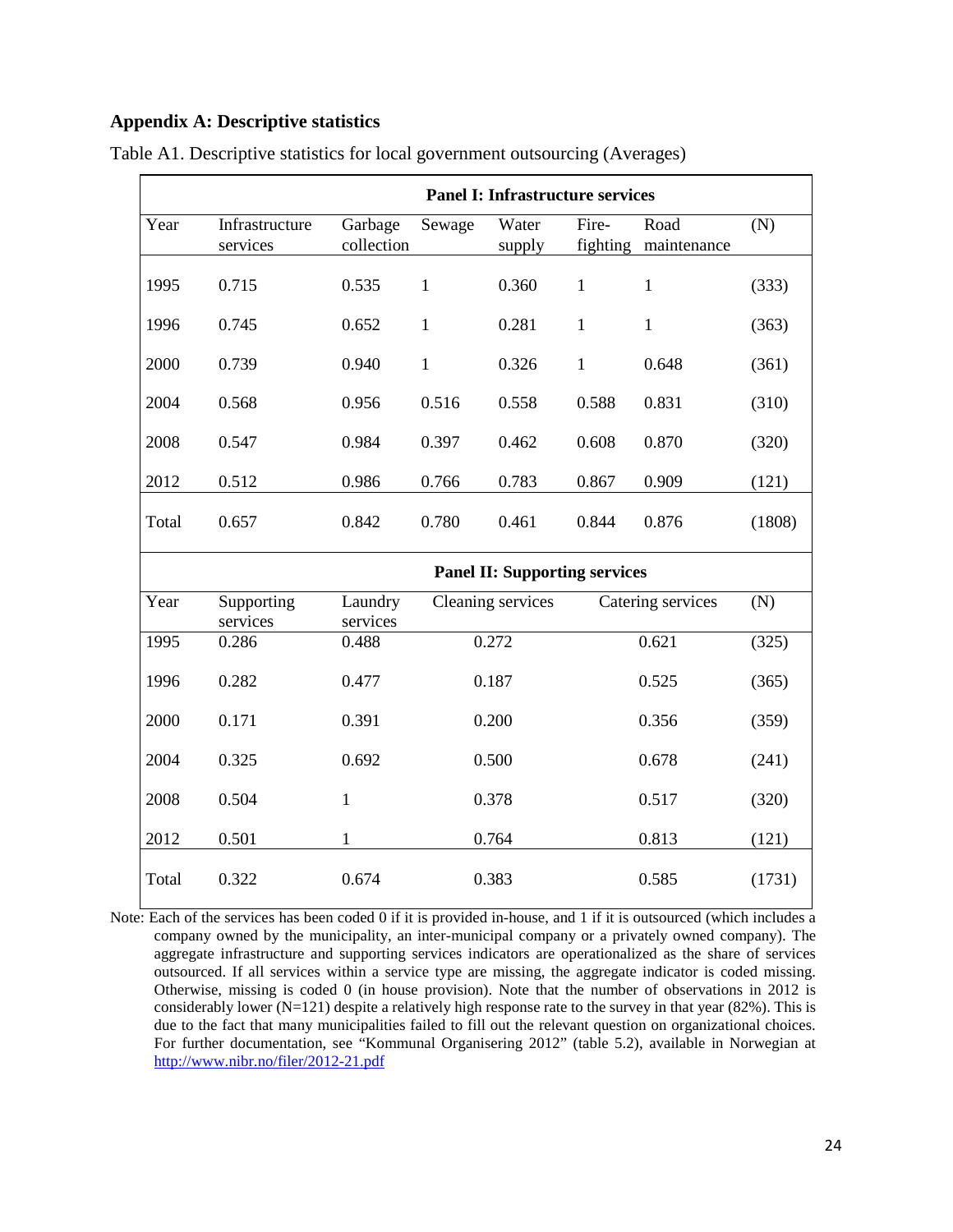| Year  | Population<br>size | Settlement<br>pattern | Share of<br>children | Share<br>of<br>young | Share<br>of<br>elderly | Unemployment<br>rate | Vote share<br>right-wing<br>parties | (N)    |
|-------|--------------------|-----------------------|----------------------|----------------------|------------------------|----------------------|-------------------------------------|--------|
| 1995  | 9927               | 53.20                 | 0.0931               | 0.117                | 0.169                  | 0.0371               | 0.519                               | (422)  |
| 1996  | 9927               | 54.17                 | 0.0937               | 0.116                | 0.168                  | 0.0344               | 0.520                               | (428)  |
| 2000  | 10227              | 48.34                 | 0.0783               | 0.134                | 0.166                  | 0.0202               | 0.550                               | (429)  |
| 2004  | 10547              | 48.86                 | 0.0743               | 0.139                | 0.160                  | 0.0293               | 0.554                               | (428)  |
| 2008  | 10837              | 48.93                 | 0.0683               | 0.138                | 0.162                  | 0.0141               | 0.538                               | (424)  |
| 2012  | 11293              | 48.24                 | 0.0670               | 0.129                | 0.167                  | 0.0195               | 0.568                               | (419)  |
| Total | 10457              | 50.29                 | 0.0791               | 0.129                | 0.166                  | 0.0258               | 0.542                               | (2550) |

Table A2. Descriptive statistics for explanatory variables (averages)

Note: The demographic statistics come from the Norwegian Social Science Data Services, and are organized by Fiva et al. (2012). Settlement pattern refers to the share of population living in sparsely populated areas as defined by Statistics Norway. A densely populated (urban) area is defined as follows: "A hub of buildings is registered as an urban settlement if it is inhabited by at least 200 persons. The distance between the buildings must not exceed 50 meters. Exceptions are allowed for areas that cannot/are not to be occupied, for example parks, sport facilities, industrial areas or natural barriers such as rivers or arable land". Further details can be obtained<br>from Statistics Norway at https://www.ssb.no/en/befolkning/statistikker/beftett/aar/2015-04at [https://www.ssb.no/en/befolkning/statistikker/beftett/aar/2015-04-](https://www.ssb.no/en/befolkning/statistikker/beftett/aar/2015-04-09?fane=om#content) [09?fane=om#content](https://www.ssb.no/en/befolkning/statistikker/beftett/aar/2015-04-09?fane=om#content)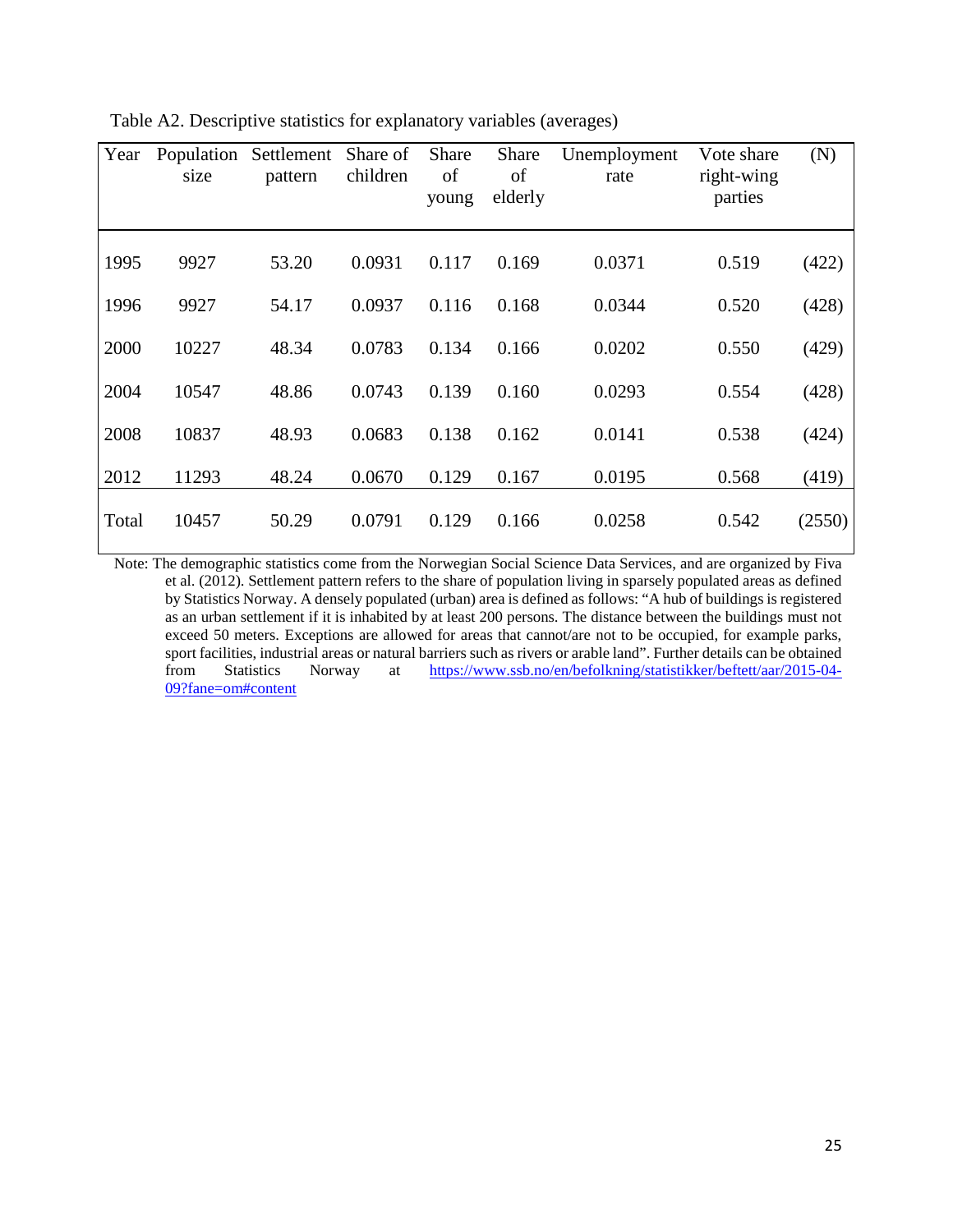

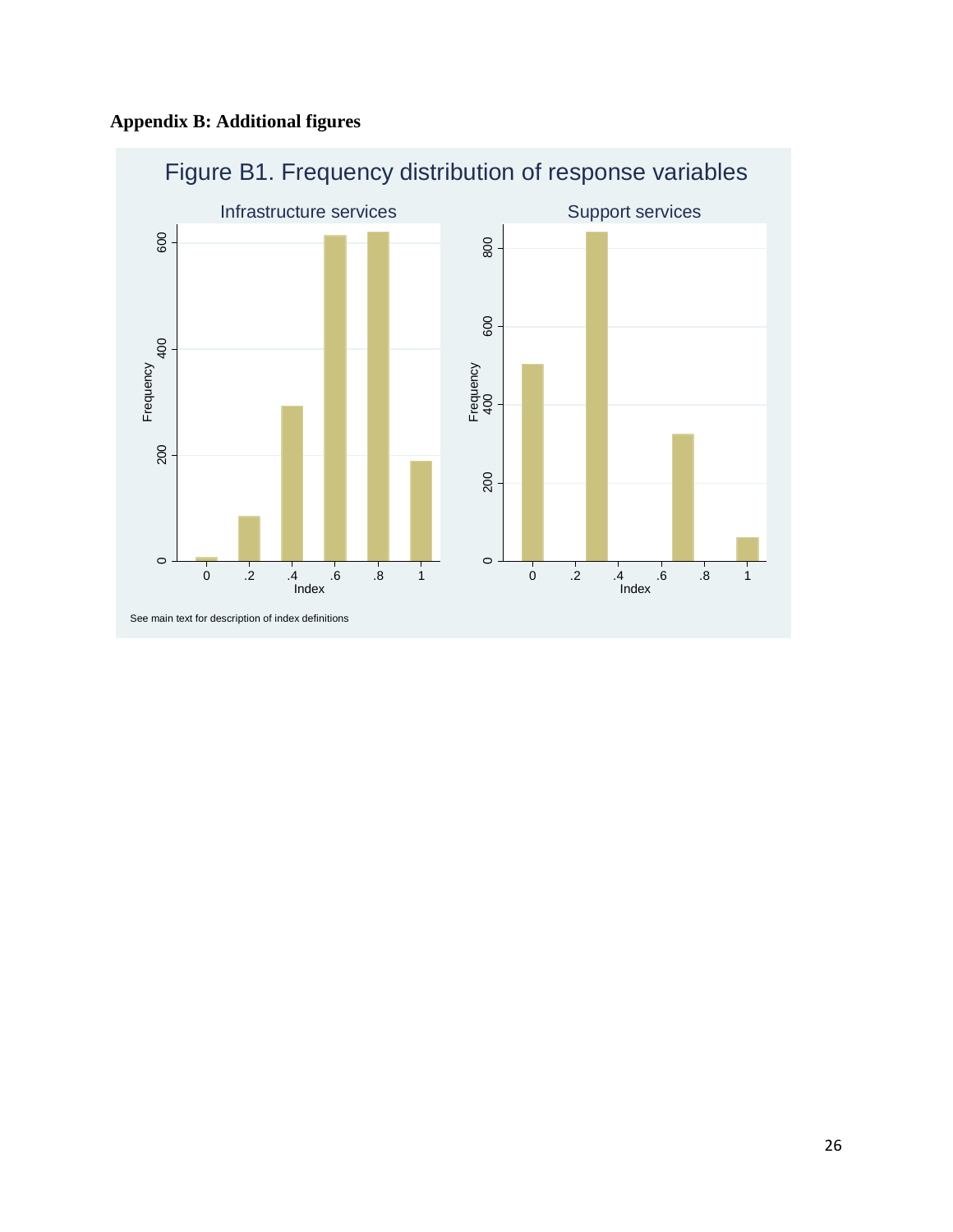

Note: The top left panel evaluates the correlation between hydropower revenues and total municipal revenues, which is required for the validity of hydropower revenues as an important source of revenue variation. The remaining three panels assess the validity of geographical variables as instruments for hydropower revenues, and illustrate that geography is indeed a strong driver of hydropower revenues. All panels present binned scatterplots covering all municipality-years, and a linear trend-line. Controls for year fixed effects, population size, settlement pattern, demographic and ideological variables, and the unemployment rate are included throughout. Total revenues in the figure are defined as the sum of municipal income and asset taxes, block grants and hydropower revenues. Hydropower revenues are defined as the sum of commercial property taxes and revenues for licensed sale of hydropower electricity production (denoted revenues from "konsesjonskraft").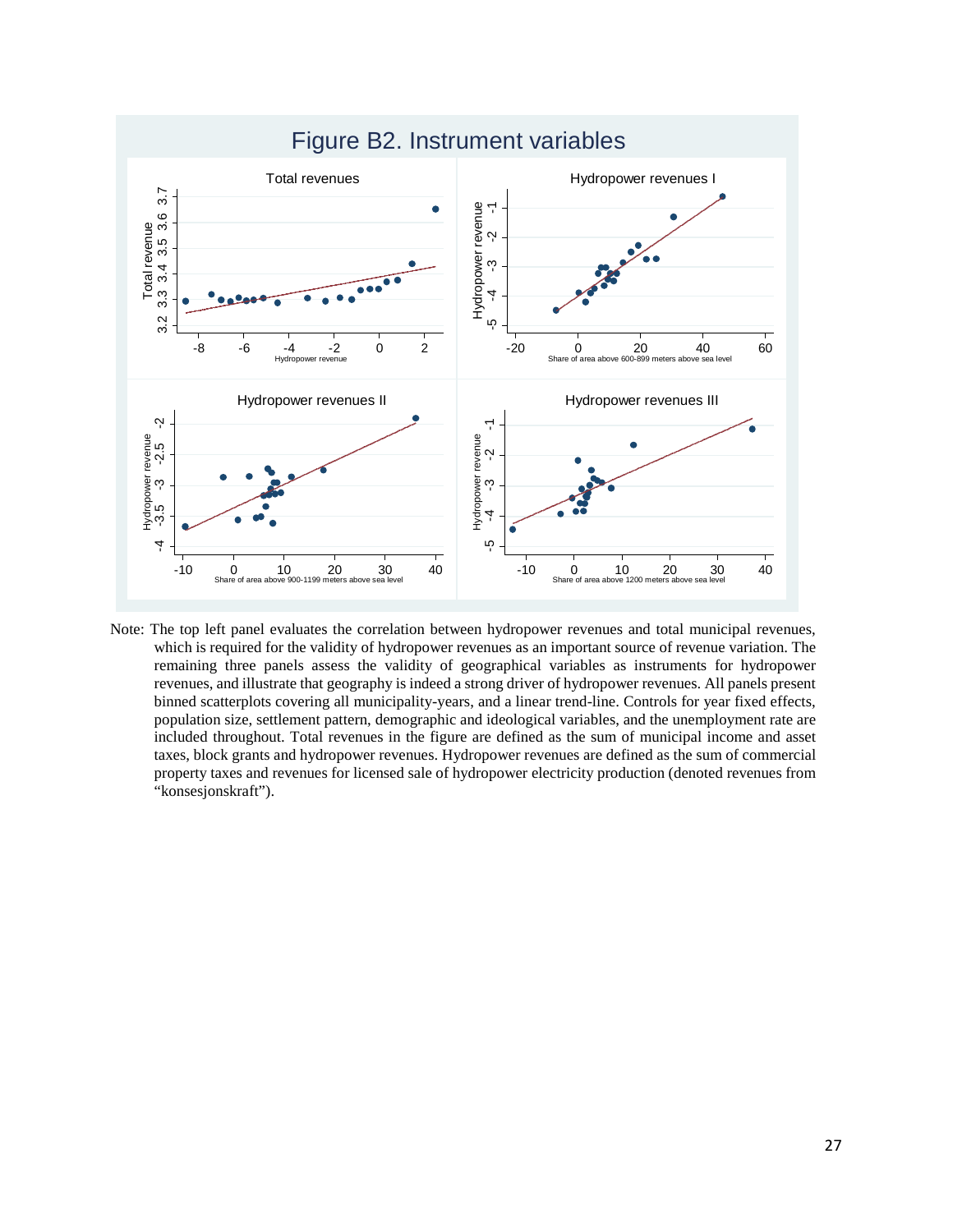

# Figure B3. The impact of hydropower revenues on government outsourcing

The estimates derive from regression models with the same number of controls variables. The IV-estimates are based on geographical characteristics, i.e. share of area 600-899 meters above sea level, 900-1199 meters a.s.l., and 1200 meters or more a. s. l.